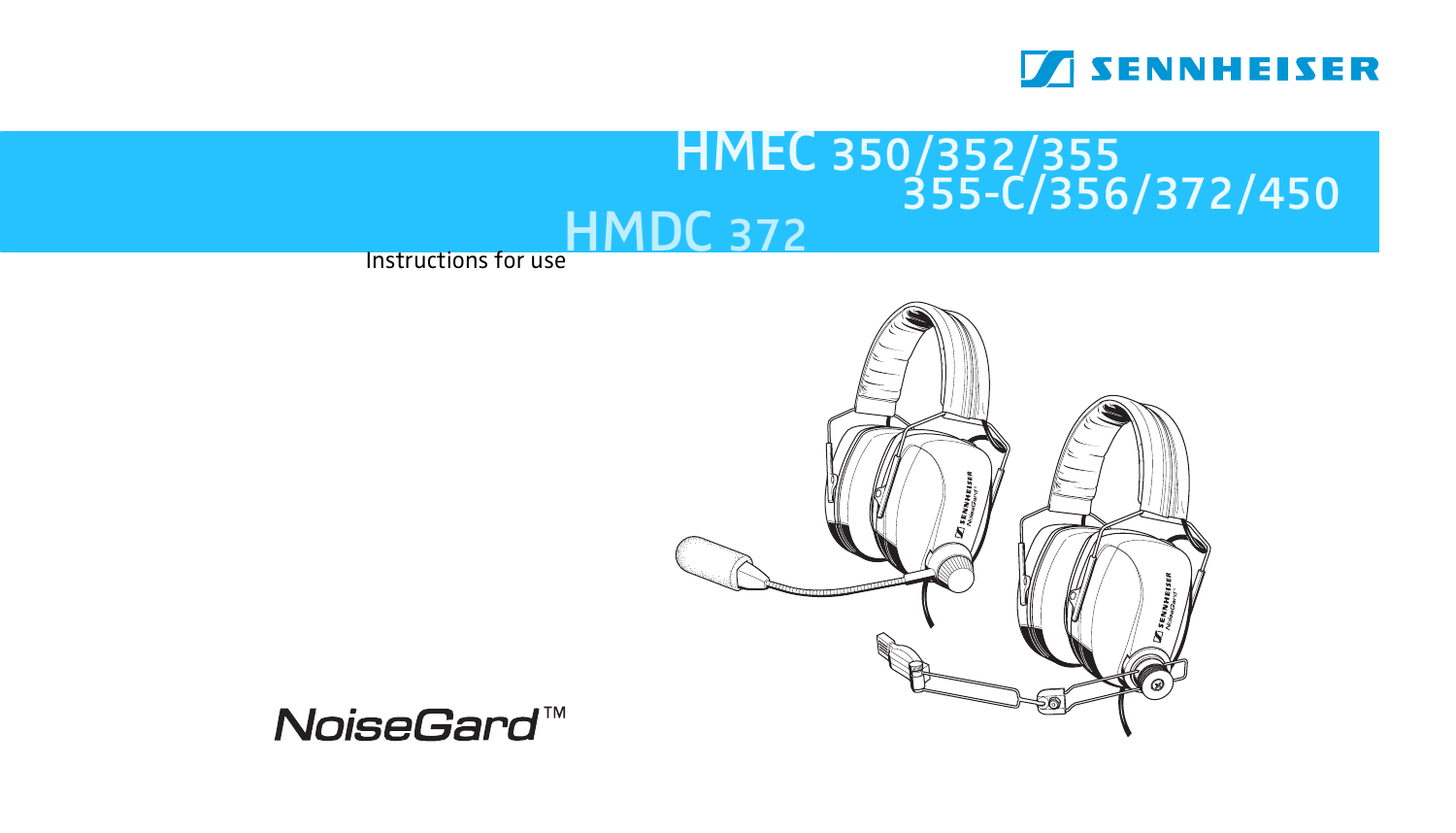# Contents

| Mono/Stereo selection (except HMEC 355, HMEC 355-C, HMEC 372 and HMDC 372)  22 |  |
|--------------------------------------------------------------------------------|--|
|                                                                                |  |
|                                                                                |  |
|                                                                                |  |
|                                                                                |  |
|                                                                                |  |
|                                                                                |  |
|                                                                                |  |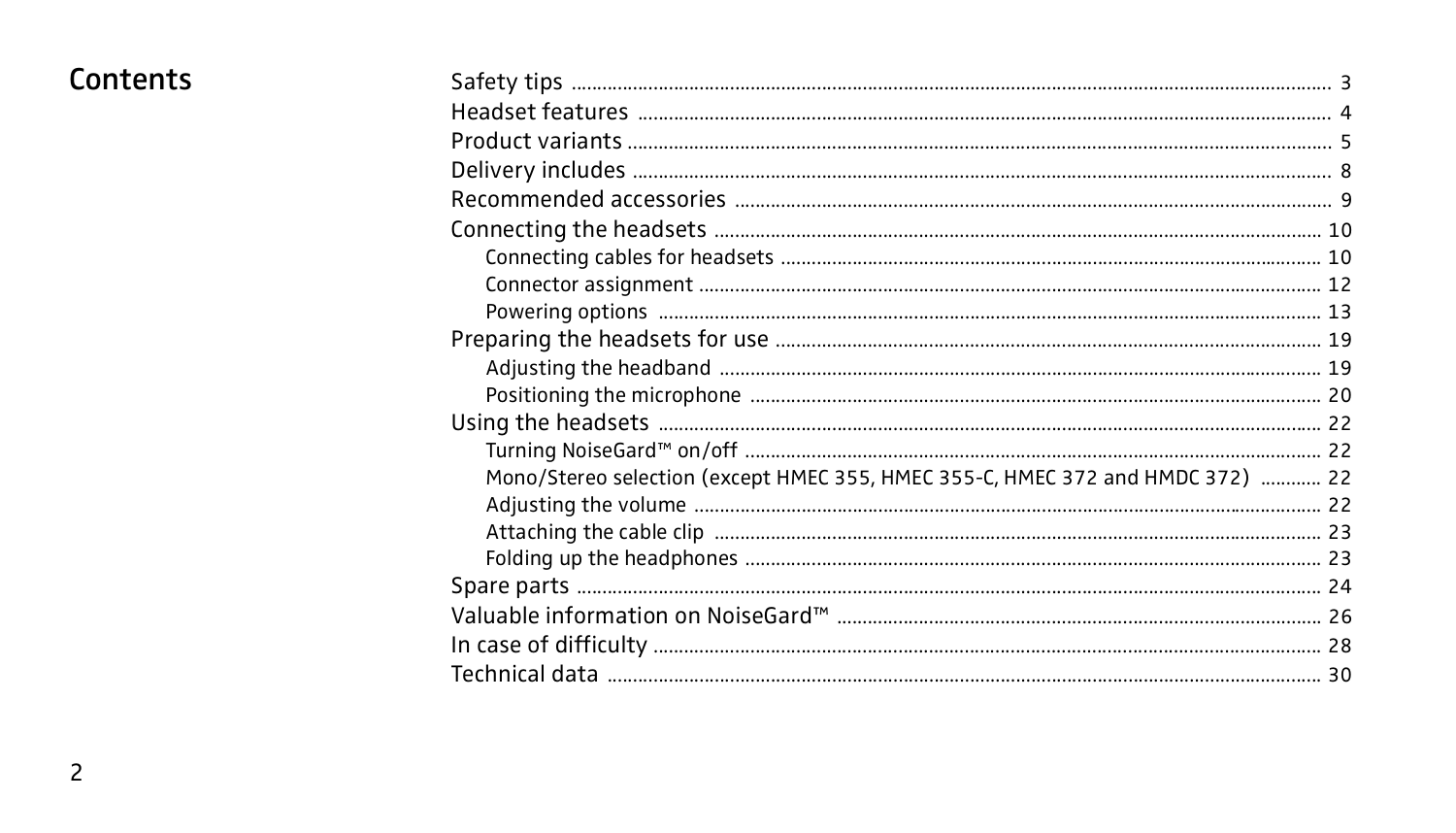The HMEC 350, HMEC 352, HMEC 355, HMEC 355-C, HMEC 356, HMEC 372, HMEC 450 and HMDC 372 are pilot headsets with closed ear protector headphones and NoiseGard™ active noise compensation for use in helicopters, propeller and turboprop aircraft.

# Safety tips

- With the NoiseGard™ active noise compensation turned on, typical aircraft sounds (for example, those from engines, propellers, warning alarms, etc.) may sound different to you. Before operating any aircraft, make sure that, with NoiseGard™ turned on, you can hear and recognize these sounds. Set the volume to safe levels that do not interfere with your ability to hear informational sounds and warning alarms.
- Do not attempt to repair the headset yourself. If problems occur, contact your Sennheiser agent for assistance.
- Only replace parts of the headset whose replacement is described in this manual. All other parts of the headset must be replaced by your Sennheiser agent.
- Do not immerse the headset in water! For information on how to clean the headset, contact your Sennheiser agent.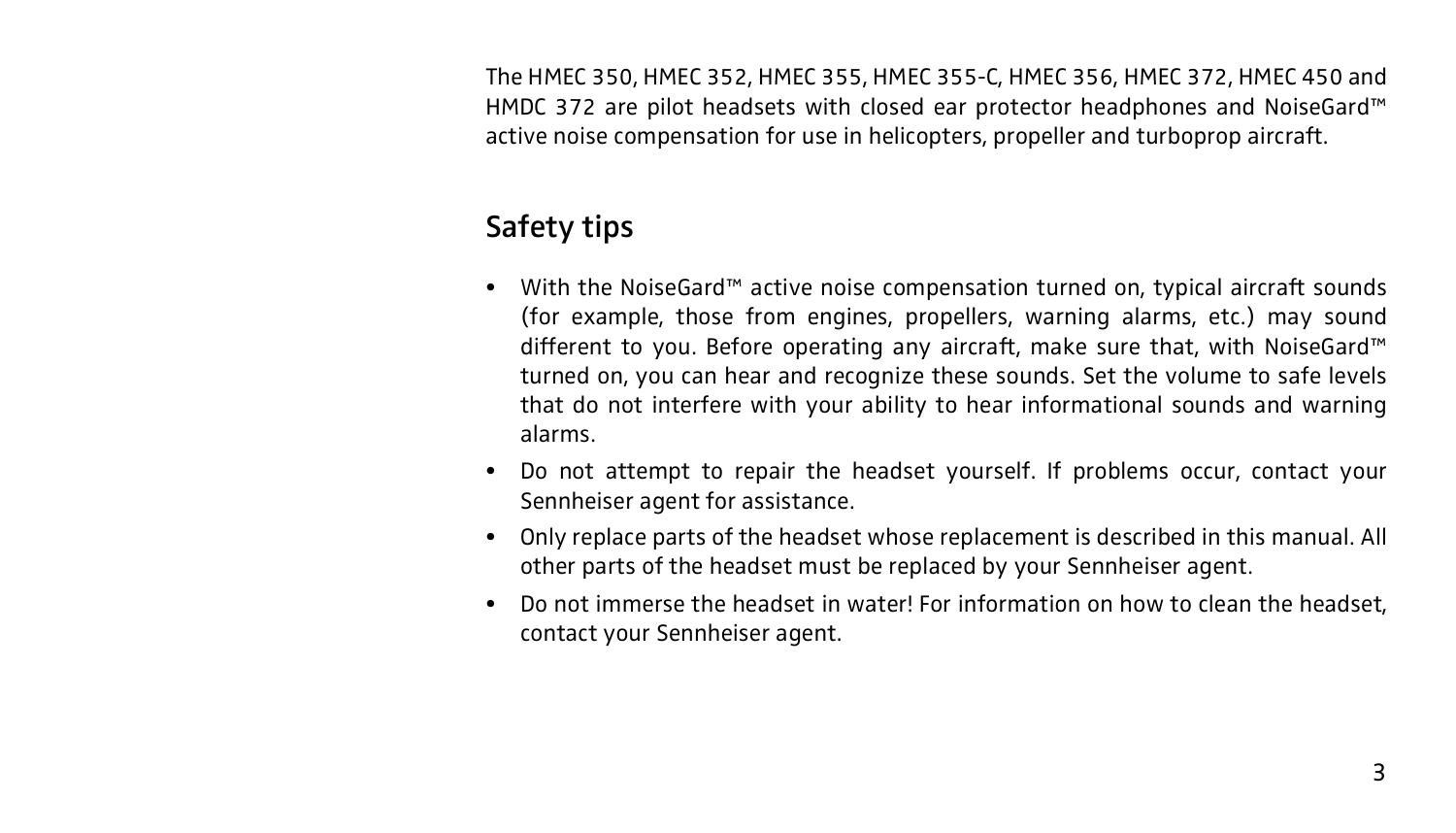# Headset features

#### HMEC 350 NoiseGard™ headset

- New active headset with effective attenuation of external noise across the entire frequency spectrum due to NoiseGard™ active noise compensation
- NoiseGard™ active noise compensation provides clear communications even in the noisiest environment
- Improved acoustic properties: The frequency response of the headphones has been optimised in the 1 to 4 kHz region to give significantly increased speech intelligibility over the HMEC 300 series
- Excellent comfort due to very low weight, soft ear cushions and padded headband as well as best possible freedom of movement due to unilateral connecting cable
- Foldable headband for easy and space-saving storage
- Clear communications due to MKE 45-1 pre-polarized condenser microphone with adjustable sensitivity
- Microphone can be easily positioned and worn on either left or right side due to flexible microphone boom with quick-fixing device
- Integrated volume control
- Adaption to the aircraft intercom system via Mono/Stereo switch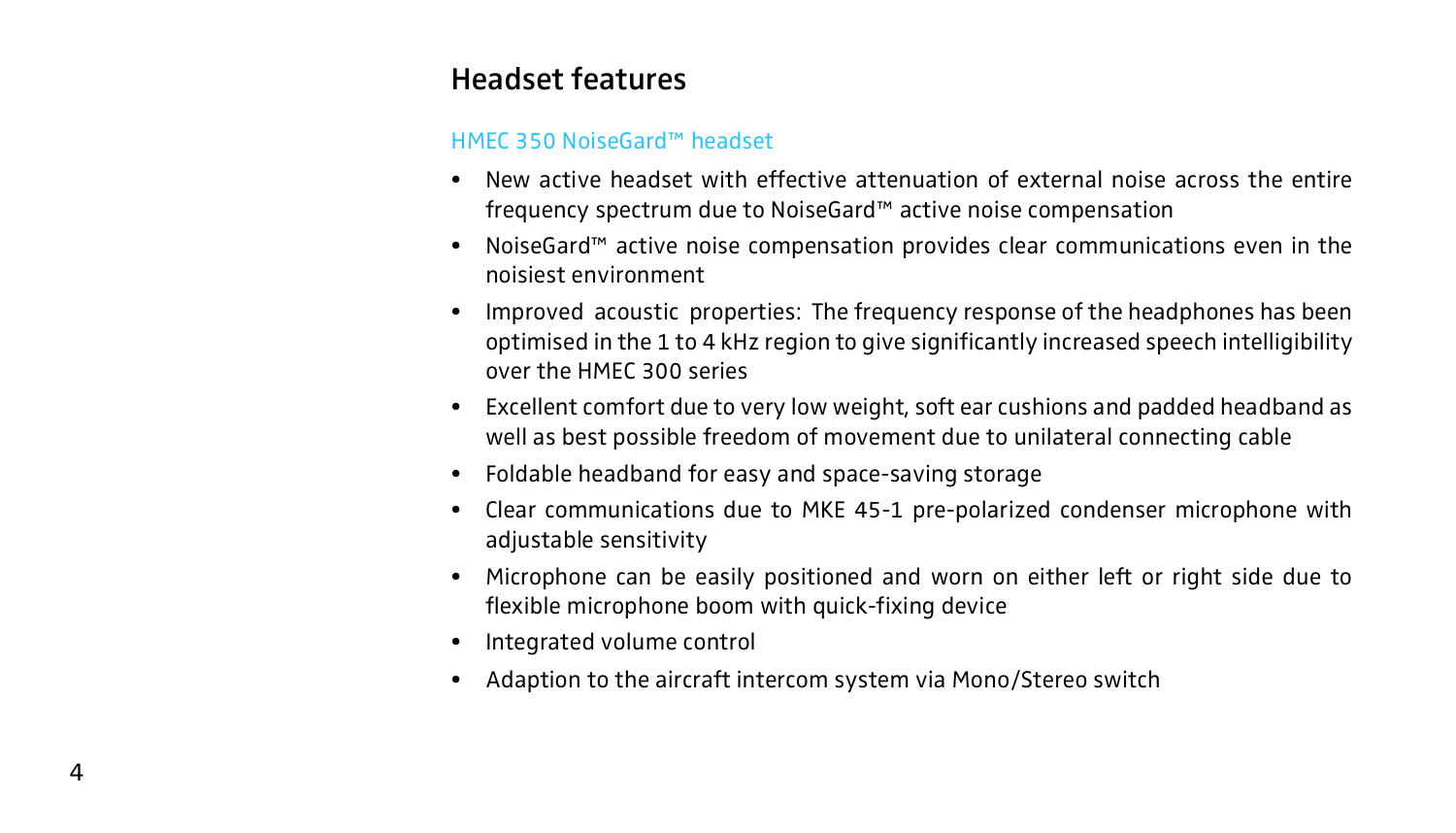- With the NoiseGard™ active noise compensation turned off, the headset can be used as a conventional headset
- Power supply for NoiseGard™ is provided via on-board power supply system, cigarette lighter socket or battery pack
- Fail safe operation in case of power failure
- Supply voltage for the NoiseGard™ system is processed by the in-line electronics in the connecting cable
- Made in Germany, 5-year warranty (HMEC 450: 10-year warranty)

# Product variants

### HMEC 352 NoiseGard™ headset

The HMEC 352 differs from the HMEC 350 in the following features:

• Connection of microphone and NoiseGard™ electronics via PJ-068 plug

#### HMEC 355 NoiseGard™ headset

The HMEC 355 differs from the HMEC 350 in the following features:

- No Mono/Stereo switch
- Connection of headphones, microphone and NoiseGard™ electronics to the on-board power supply system (12–35 V DC) via XLR-5 plug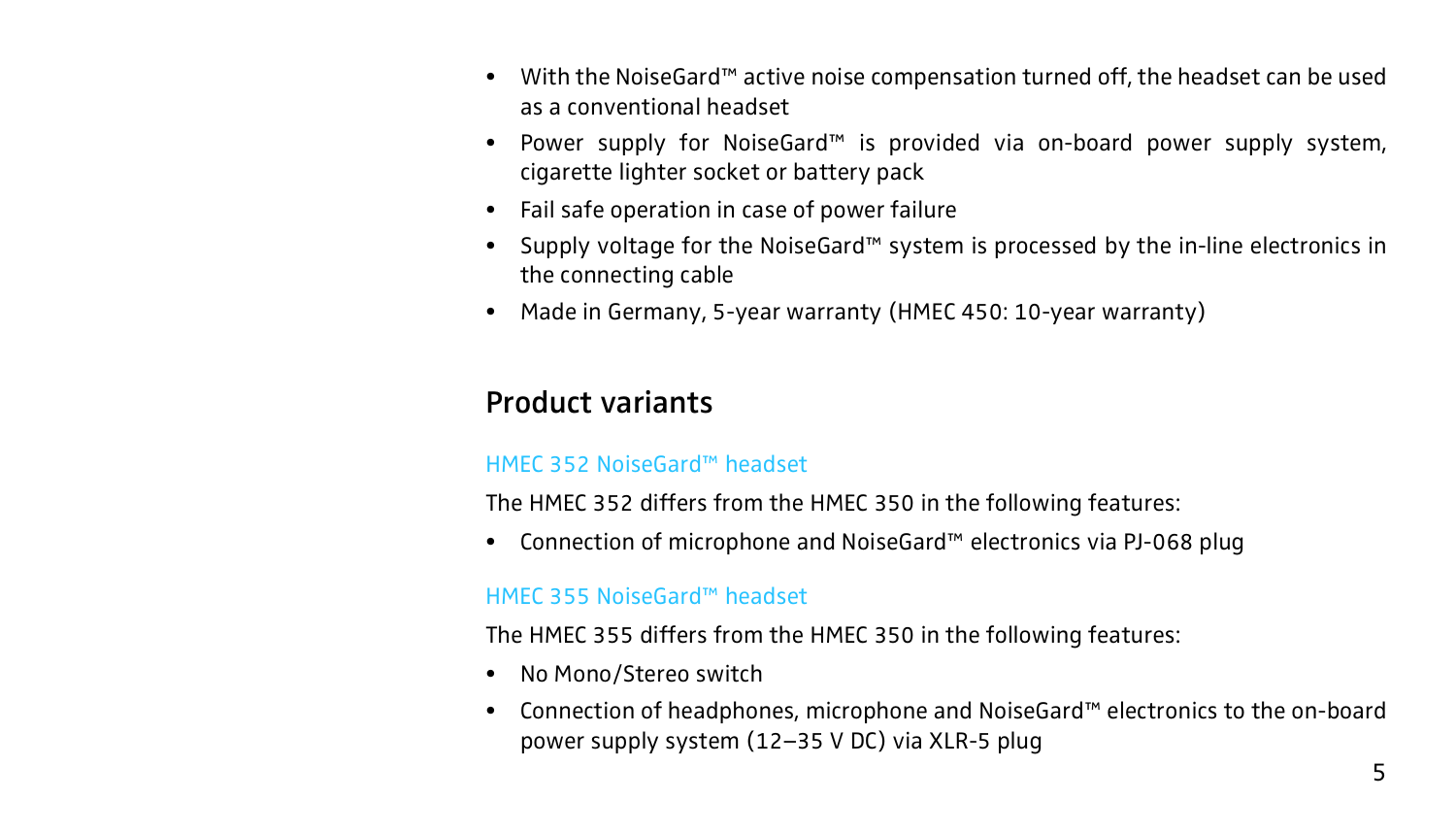#### HMEC 355-C NoiseGard™ headset

The HMEC 355-C differs from the HMEC 350 in the following features:

- No Mono/Stereo switch
- Connection of headphones and microphone via XLR-5 plug
- Connection of NoiseGard™ electronics via XLR-3 plug

### HMEC 356 NoiseGard™ headset

The HMEC 356 differs from the HMEC 350 in the following features:

• Connection of headphones, microphone and NoiseGard™ electronics to the on-board power supply system (12–35 V DC) via 6-pin Redel plug

#### HMEC 372 NoiseGard™ headset

The HMEC 372 differs from the HMEC 350 in the following features:

- No Mono/Stereo switch
- Coiled cable
- Connection of headphones and microphone via U-174/U jack plug to a high impedance interface in the helicopter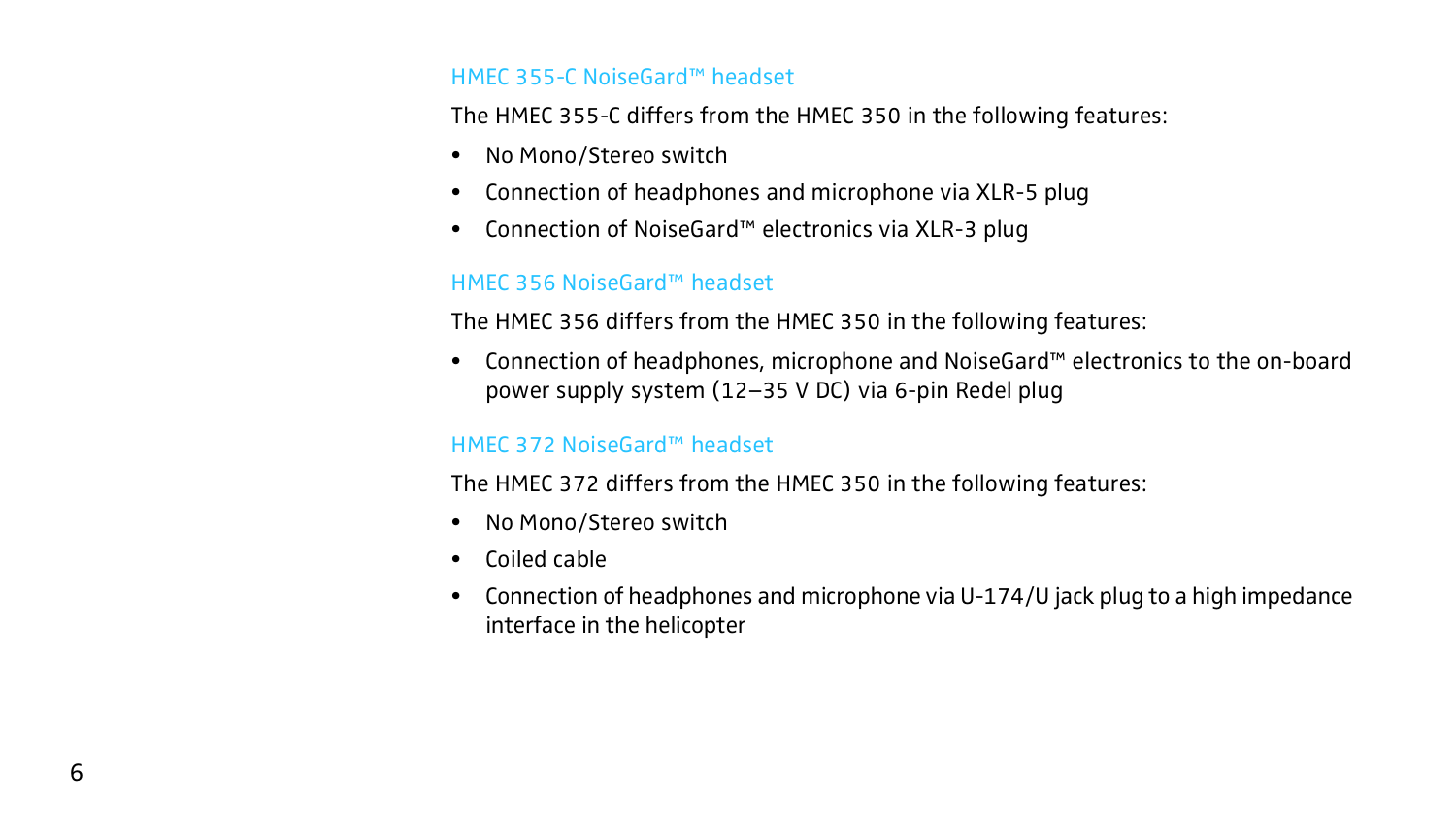#### HMEC 450 NoiseGard™ headset

The HMEC 450 differs from the HMEC 350 in the following features:

- Stylish silver design
- Leatherette ear cushions
- Headband padding can be buttoned

#### HMDC 372 NoiseGard™ headset

The HMDC 372 differs from the HMEC 350 in the following features:

- No Mono/Stereo switch
- Coiled cable
- M-87/AIC dynamic microphone and low impedance headphones
- Connection of headphones and microphone via U-174/U jack plug to a low impedance interface in the helicopter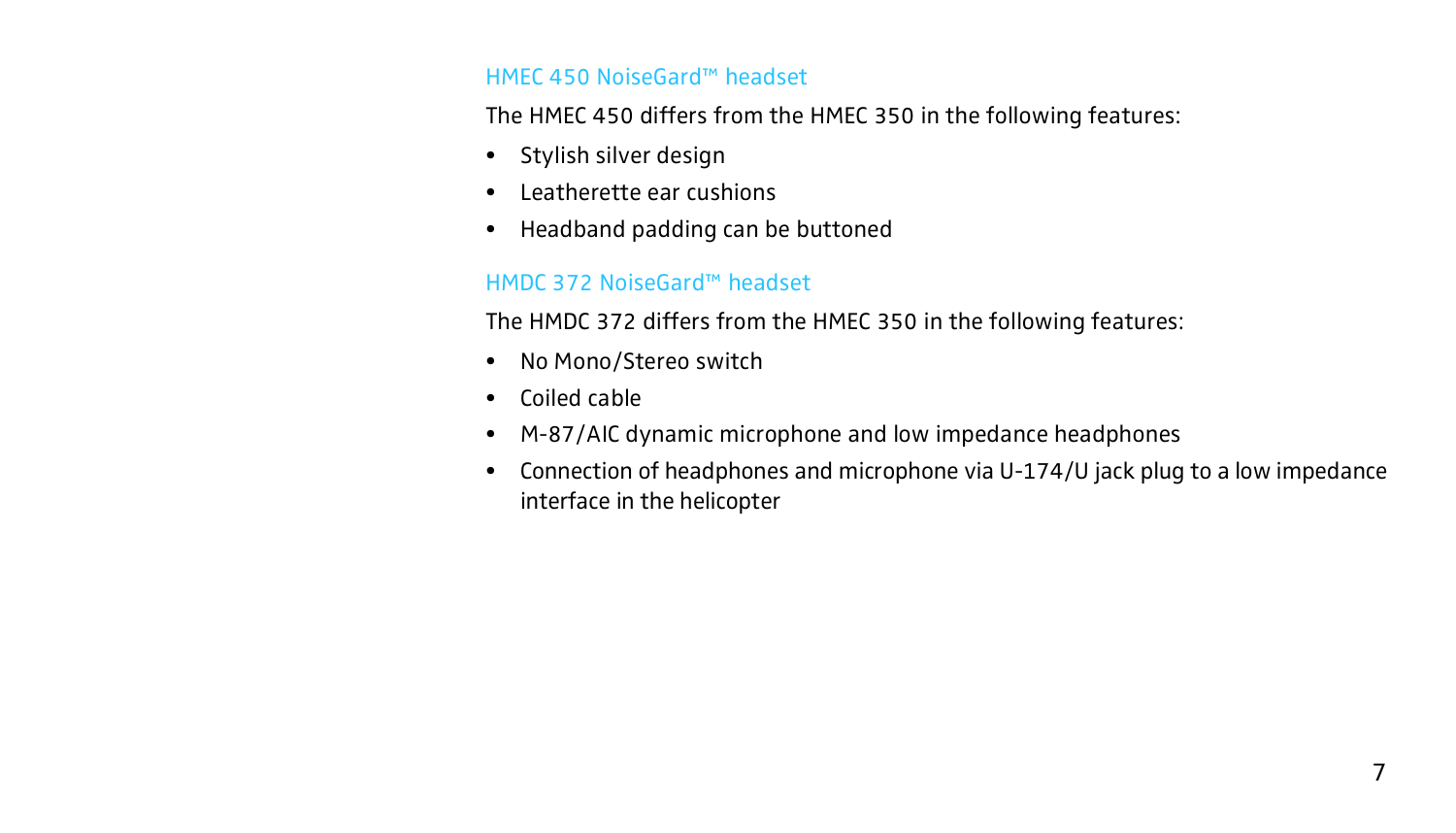# Delivery includes

## HMEC 350, HMEC 355-C, HMEC 372, HMEC 450 and HMDC 372 headsets

- Headset
- 3-pin XLR socket for aircraft panel mounting (power supply via the on-board system)
- Padded carry and storage bag with shoulder strap for headset and accessories
- Wind screen for microphone (except HMDC 372)
- MZQ 2002-1 cable clip (Cat. No. 044740)

## HMEC 352, HMEC 355 and HMEC 356 headsets

- Headset
- Padded carry and storage bag with shoulder strap for headset and accessories
- Wind screen for microphone
- MZQ 2002-1 cable clip (Cat. No. 044740)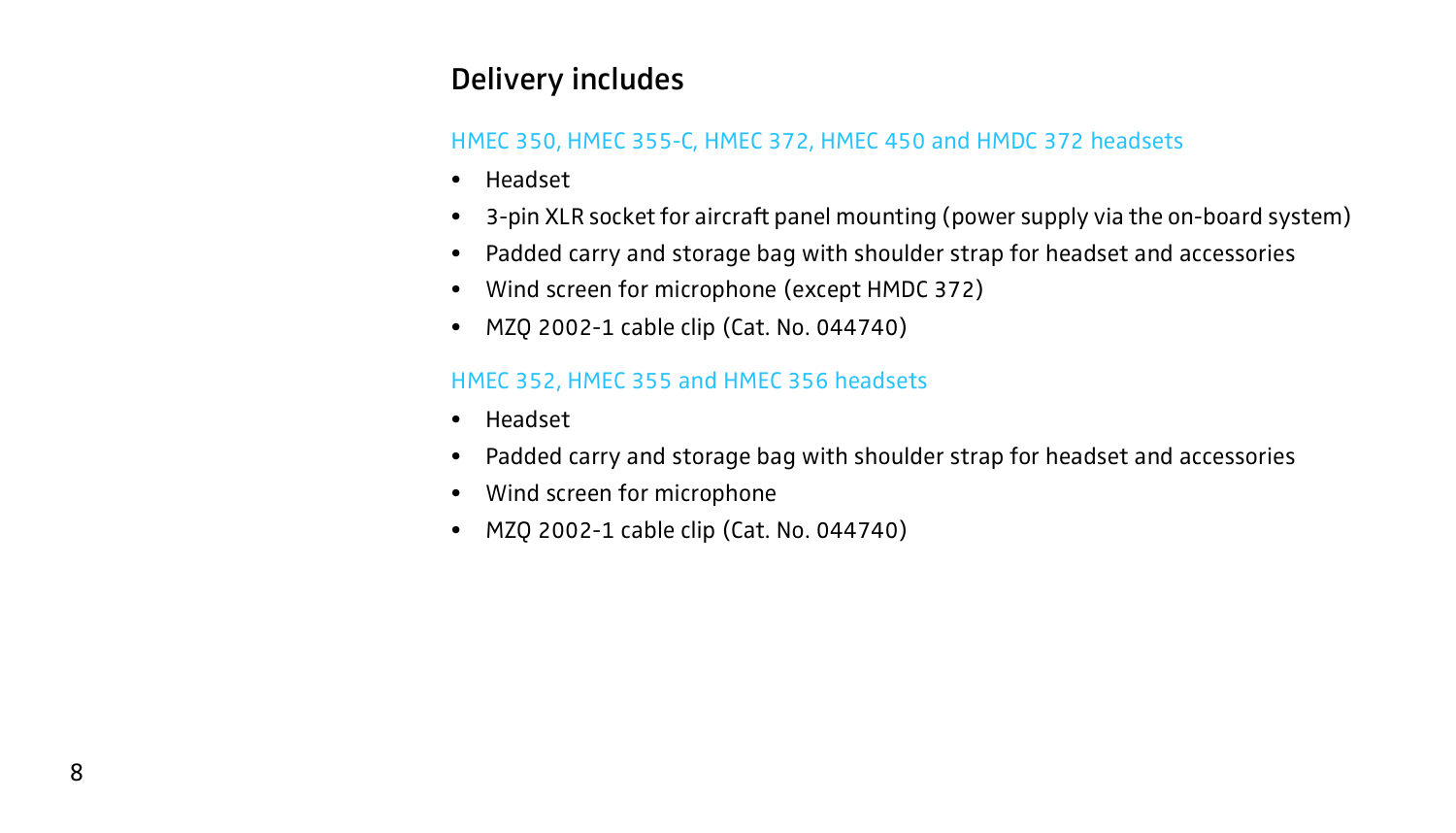# Recommended accessories

## Replaceable gel ear cushions (Cat. No. 092807)



Battery pack with XLR-3 socket for powering the NoiseGard™ electronics of the HMEC 350, HMEC 355-C, HMEC 372, HMEC 450 and HMDC 372 headsets. Four 1.5 V AA size alkaline manganese batteries (IEC LR 6) ensure approx. 15 hours of reliable operation (batteries are not included in the delivery). Length of connecting cable: 0.9 m.

## Adapter cables (except for HMEC 352, HMEC 355 and HMEC 356)

Sennheiser offers special adapter cables for connecting the NoiseGard™ electronics of the HMEC 350, HMEC 355-C, HMEC 372, HMEC 450 and HMDC 372 headsets to the onboard power supply via the cigarette lighter socket:

- ACX-1 adapter cable for powering one headset via the cigarette lighter socket
- ACX-2 adapter cable for powering two headsets via the cigarette lighter socket

The adapter cables are also available with a right-angled jack plug featuring a 7.5 A fuse and a green LED operation indicator:

- ACX-11 adapter cable for powering one headset via the cigarette lighter socket
- ACX-22 adapter cable for powering two headsets via the cigarette lighter socket

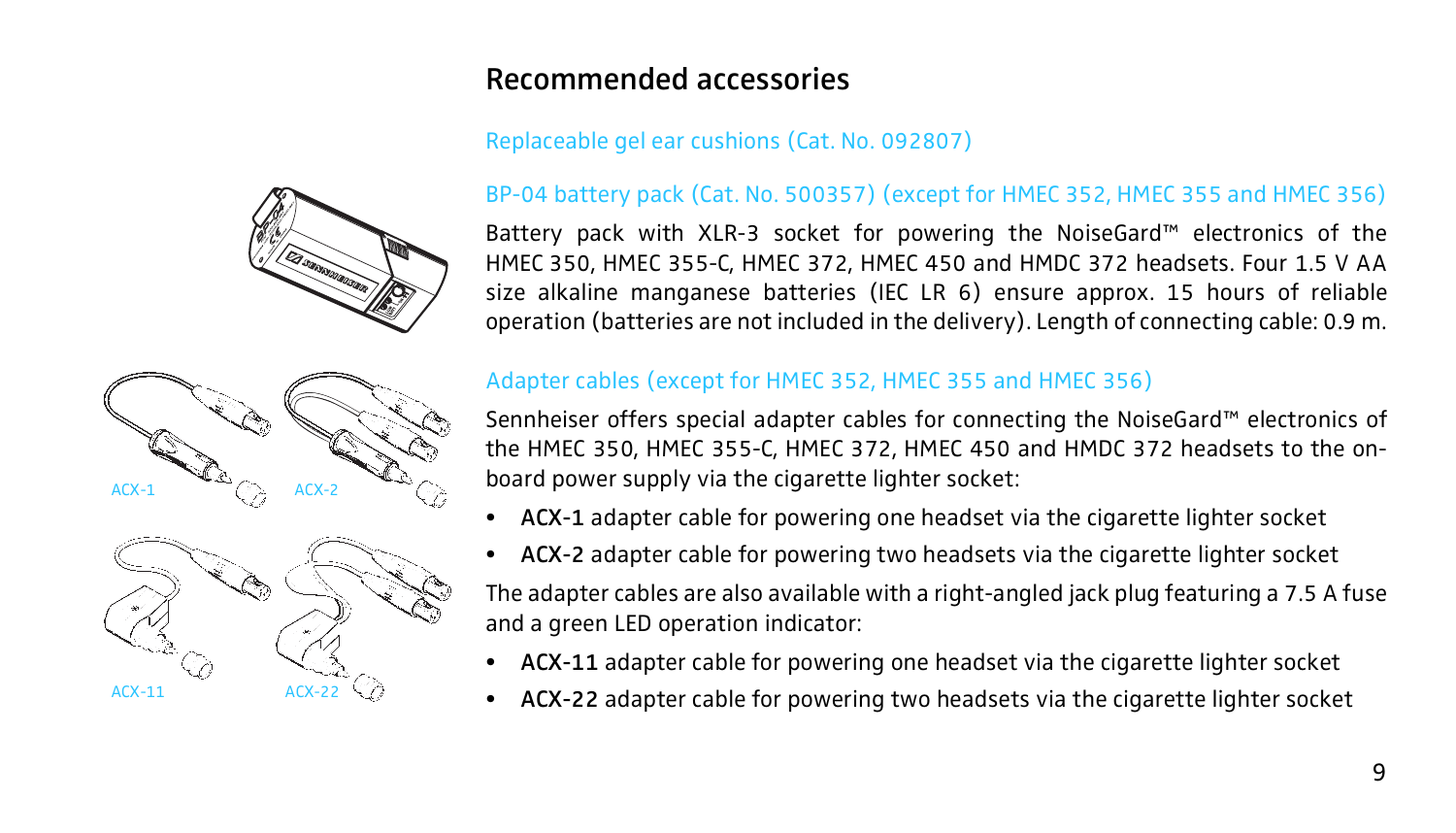# Connecting the headsets

## Connecting cables for headsets

## HMEC 350 and HMEC 450 headsets:

- $1 \frac{1}{4}$  (6.35 mm) stereo jack plug for connecting the headphones
- 1 PJ-068 jack plug for connecting the microphone
- 1 XLR-3 plug for connecting the power supply for the NoiseGard™ electronics

## HMEC 352 headset:

- 1 ¼" (6.35 mm) stereo jack plug for connecting the headphones
- 1 PJ-068 jack plug for connecting the microphone and the power supply for the NoiseGard™ electronics

## HMEC 355 headset:

1 XLR-5 plug for connecting the headphones, the microphone and the power supply for the NoiseGard™ electronics

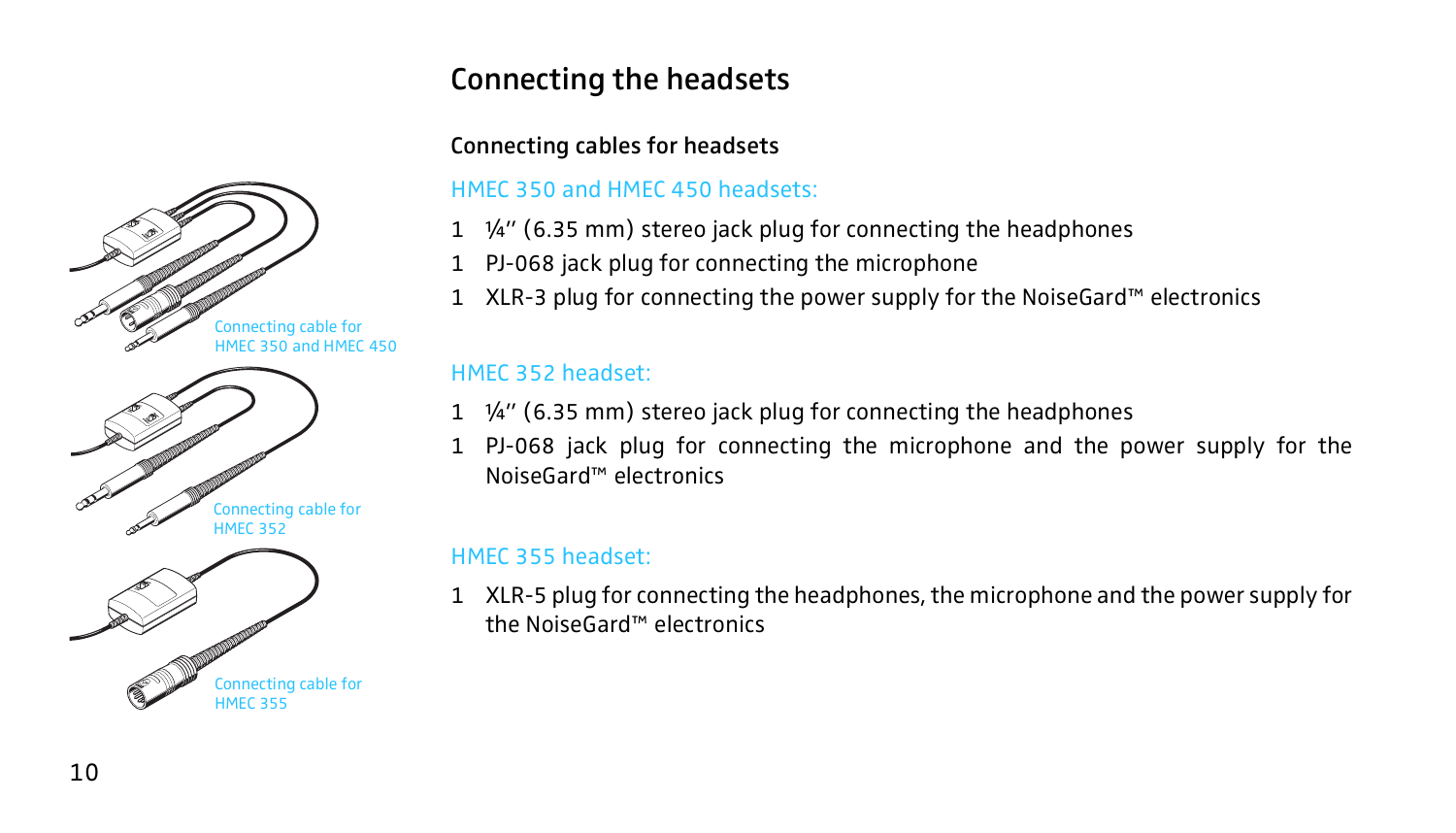

### HMEC 355-C headset:

- 1 XLR-5 plug for connecting the headphones and the microphone
- 1 XLR-3 plug for connecting the power supply for the NoiseGard™ electronics

## HMEC 356 headset:

1 6-pin Redel plug for connecting the headphones, the microphone and the power supply for the NoiseGard™ electronics

### HMEC 372 and HMDC 372 headsets:

- 1 U-174/U jack plug for connecting the headphones and the microphone
- 1 XLR-3 plug for connecting the power supply for the NoiseGard™ electronics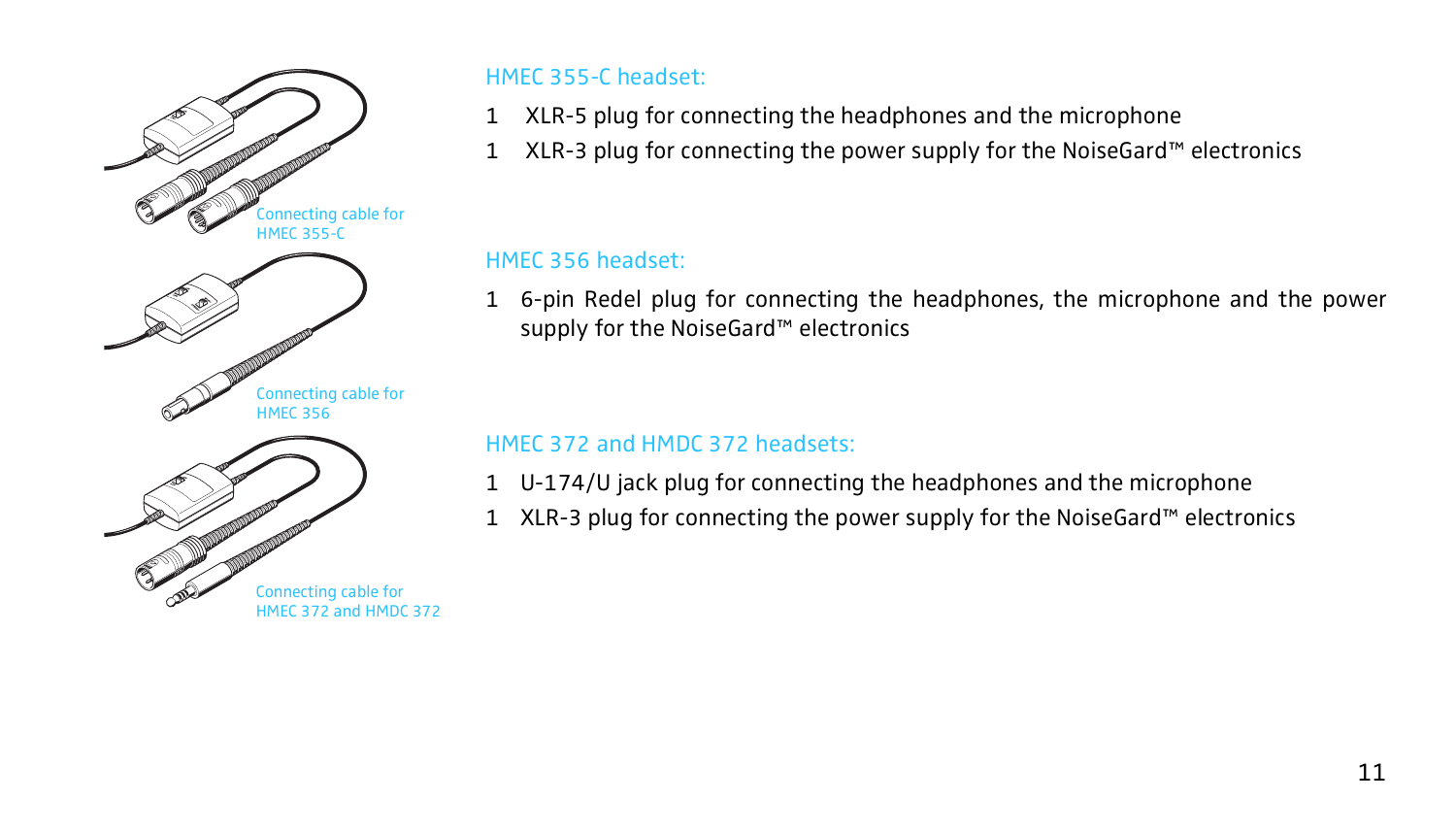## Connector assignment

**Tenn** 

solder side



## Redel connector (NoiseGard™) XLR-3 connector (NoiseGard™) XLR-5 connector

- 1 Power supply NoiseGard™ (DC+) 1 Power supply NoiseGard™ (DC+) HMEC 355 HMEC 355-C
- 2 Audio Lo / DC 2 Ground 1 Audio Hi 1 Audio Hi
- 3 Audio Hi left 3 \* 2 Audio Lo / DC 2 Audio Lo
- 
- 5 Microphone Hi 4 Microphone Lo 4 Microphone Lo
- 



## $\frac{1}{4}$ " (6.35 mm) stereo jack plug U174/U jack plug PJ-068 jack plug PJ-068 jack plug

- 
- 
- 

12



- 1 Audio Hi left 1 Microphone Lo Biochemic HMEC 352 HMEC 350
	-
	-
	-



- 
- 
- 4 Audio Hi right 3 Microphone Hi 3 Microphone Hi
	-
- 6 Microphone Lo 5 Power supply NoiseGard™ (DC+) 5 Not assigned!



- 2 Audio Hi right 2 Audio Hi 1 Power supply NoiseGard™ (DC+) 1 Not assigned!
- 3 Audio Lo 3 Microphone Hi 2 Microphone Hi 2 Microphone Hi
	- 4 Audio Lo 3 Microphone Lo / DC 3 Microphone Lo

- 
- 
- 

\* Note: Battery powering for the NoiseGard™ system of HMEC 350, HMEC 355-C, HMEC 372, HMEC 450 and HMDC 372 only via BP-04 battery pack



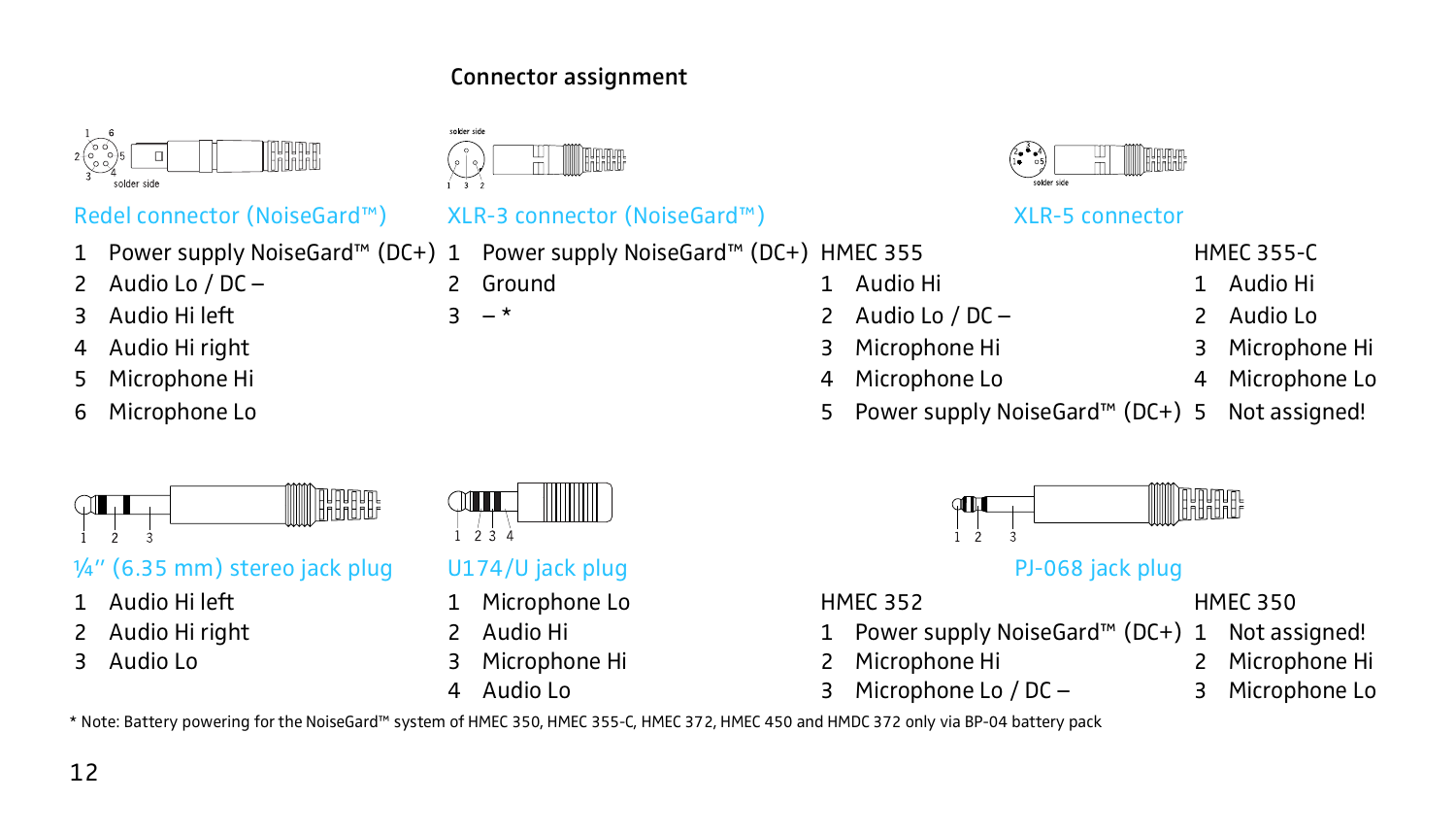#### Powering options

There are three options for powering the NoiseGard™ active noise compensation:

- 1. Connection to the on-board system (12–35 V DC)
- 2. Connection to the BP-04 battery pack (accessory, except for HMEC 352, HMEC 355 and HMEC 356)
- 3. Connection to the cigarette ligther socket (12–35 V DC) via adapter cable (accessory, except for HMEC 352, HMEC 355 and HMEC 356)

The supply voltage for the NoiseGard™ system is processed by the in-line electronics in the connecting cable.

#### Danger of short circuit!

Before turning on NoiseGard™, ensure that the on-board power supply system is protected by a 1 A fuse.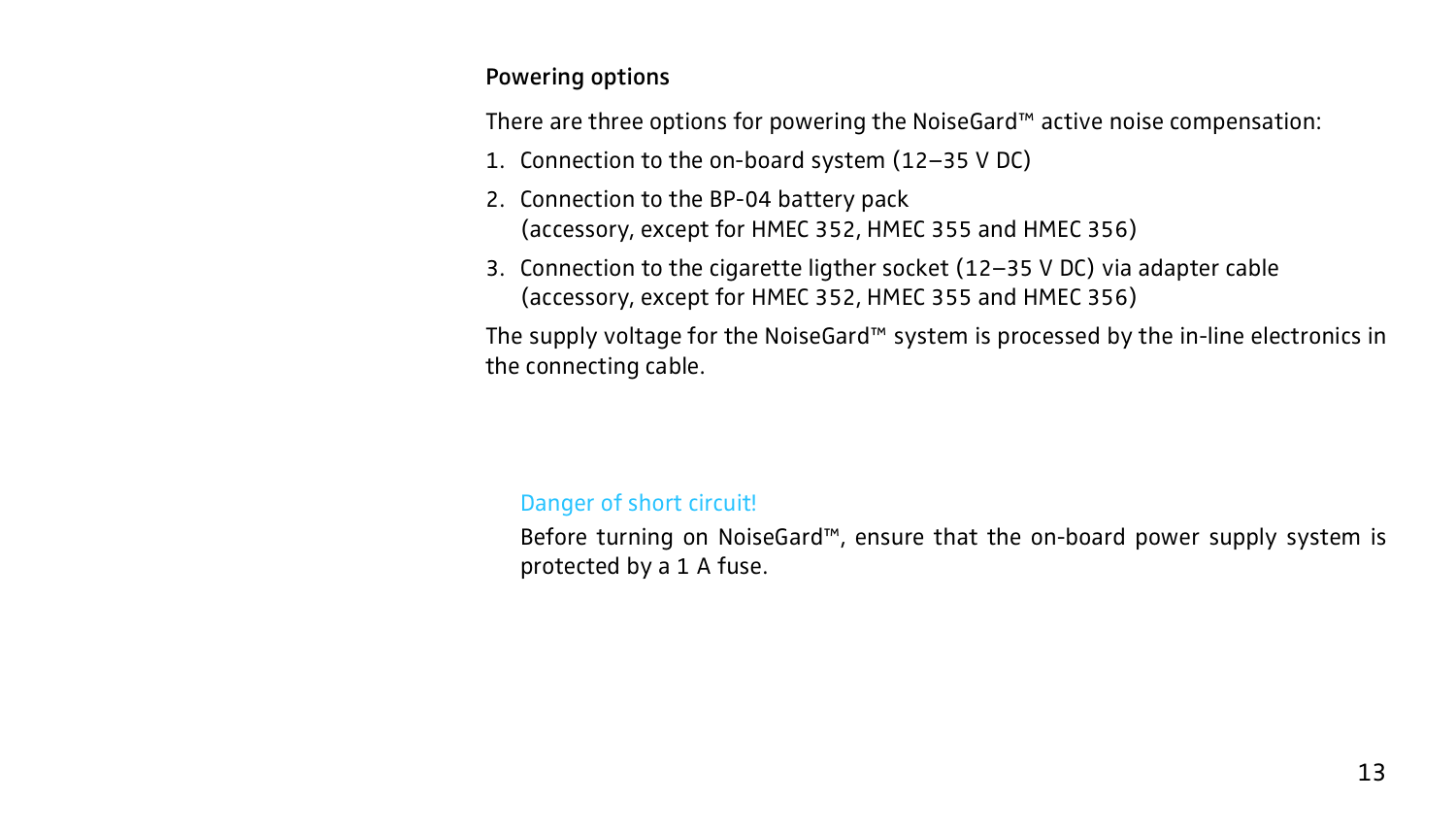#### 1. Connecting the headset to the on-board system

The NoiseGard™ electronics can be connected to on-board power supply systems with operating voltages between 12–35 V DC.

#### Danger of short circuit!

Before turning on NoiseGard™, ensure that the on-board power supply system is protected by a 1 A fuse.

Power supply for NoiseGard™ Ground Do not connect !

The HMEC 350, HMEC 355-C, HMEC 372, HMEC 450 and HMDC 372 headsets are supplied with an XLR-3 socket for panel mounting in the aircraft. The XLR-3 socket must be mounted by a technician qualified to perform this type of installation.

XLR-3 socket

#### HMEC 350 and HMEC 450 headsets:

- **EXECONDECT CONNECT LABOR** Connect the 14" (6.35 mm) stereo jack plug for the headphones and the PJ-068 jack plug for the microphone to the corresponding jack sockets of your intercom.
- ▶ Connect the XLR-3 plug to the XLR-3 socket.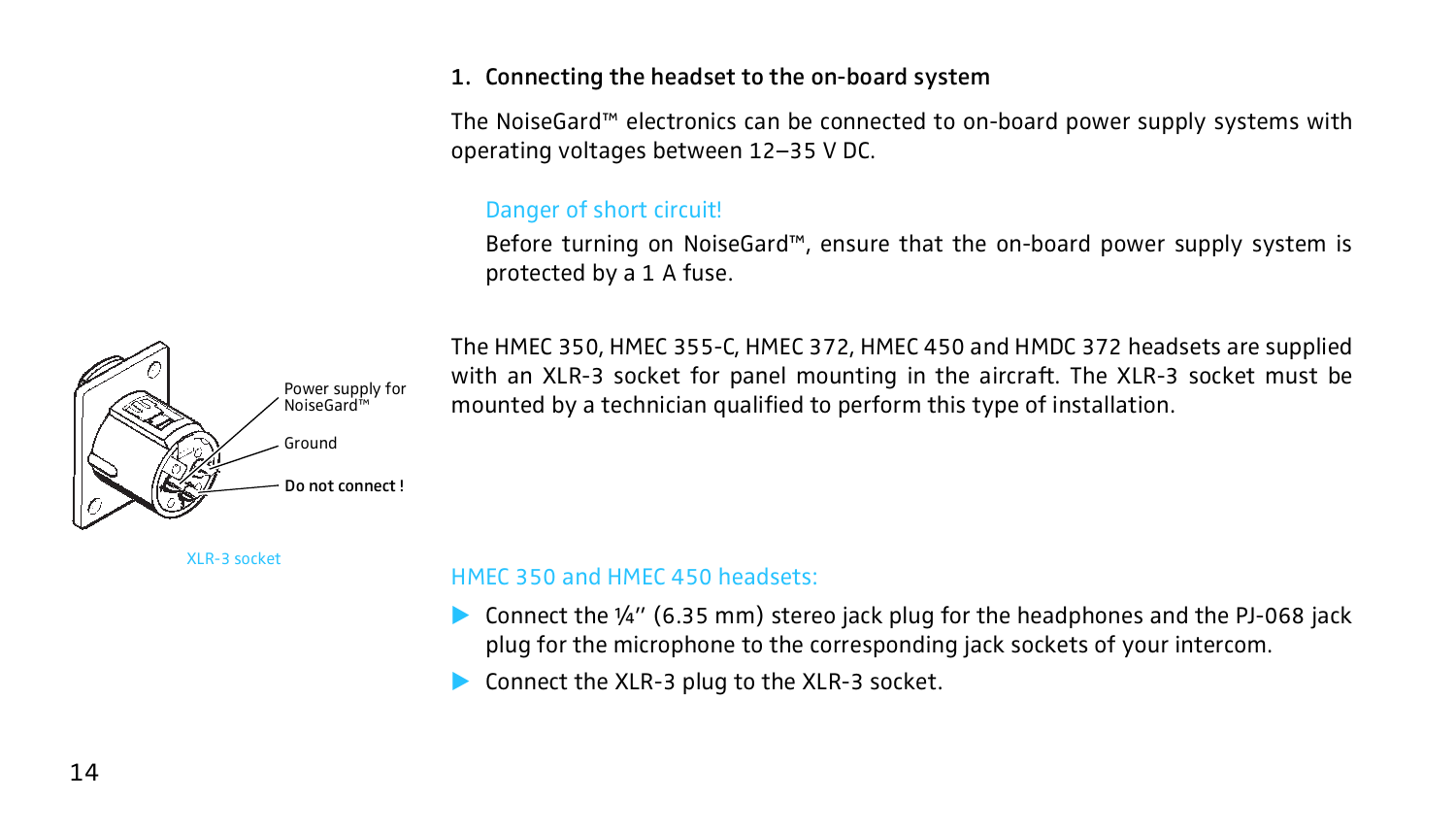#### HMEC 352 headset:

**EX** Connect the  $\frac{1}{4}$ " (6.35 mm) stereo jack plug for the headphones and the PJ-068 jack plug for the microphone to the corresponding jack sockets of your intercom.

#### HMEC 355 headset:

 $\triangleright$  Connect the XLR-5 plug to the aircraft's XLR-5 socket.

#### HMEC 355-C headset:

- $\triangleright$  Connect the XLR-5 plug for the headphones and the microphone to the aircraft's XLR-5 socket.
- $\blacktriangleright$  Connect the XLR-3 plug to the XLR-3 socket.

#### HMEC 356 headset:

 $\triangleright$  Connect the 6-pin Redel plug to the corresponding socket in the aircraft.

#### HMEC 372 and HMDC 372 headsets:

- $\triangleright$  Connect the U-174/U jack plug for the headphones and the microphone to the U-174/U socket of your intercom.
- ▶ Connect the XLR-3 plug to the XLR-3 socket.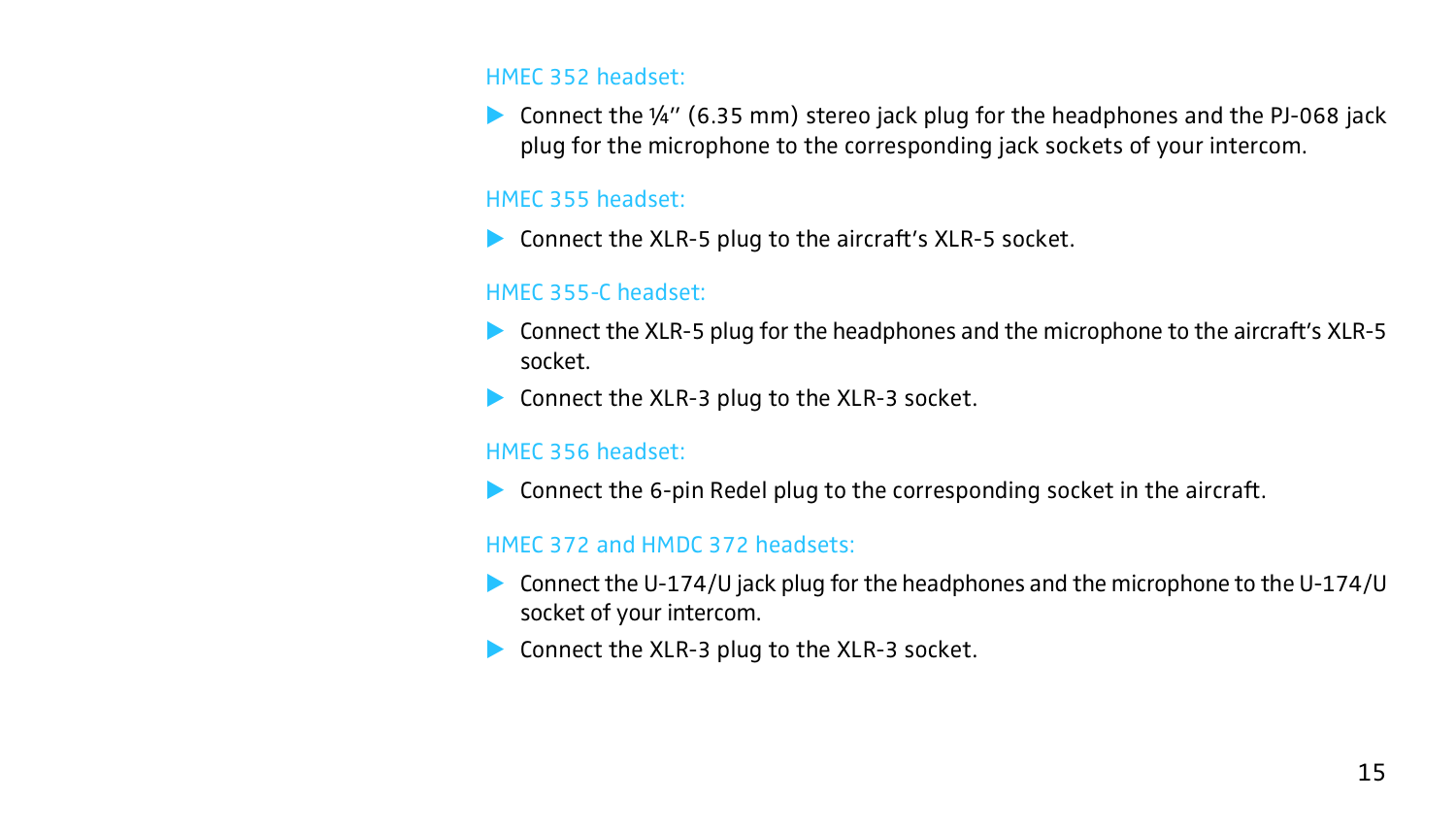## 2. Connecting the headset to the battery pack (except HMEC 352, HMEC 355 and HMEC 356)

The NoiseGard™ electronics of the HMEC 350, HMEC 355-C, HMEC 372, HMEC 450 and HMDC 372 headsets can also be powered via the BP-04 battery pack (see "Recommended accessories" on page 9). The battery pack can be operated either on standard or rechargeable batteries (not included in the delivery). However, to ensure a longer operating time, we would recommend using standard AA size alkaline manganese batteries (IEC LR 6) or NiMH rechargeable batteries.

#### Inserting / replacing the the batteries

- $\triangleright$  Open the cover of the battery compartment.
- Insert four AA size alkaline-manganese batteries (IEC LR  $6$ ). Observe correct polarity when inserting the batteries.
- $\blacktriangleright$  Close the cover of the battery compartment.

#### LED operation and battery status indication

The battery pack has two control LEDs.

Yellow LED: The battery pack is turned on and the battery capacity is sufficient. Red LED: The batteries are low. Replace the batteries.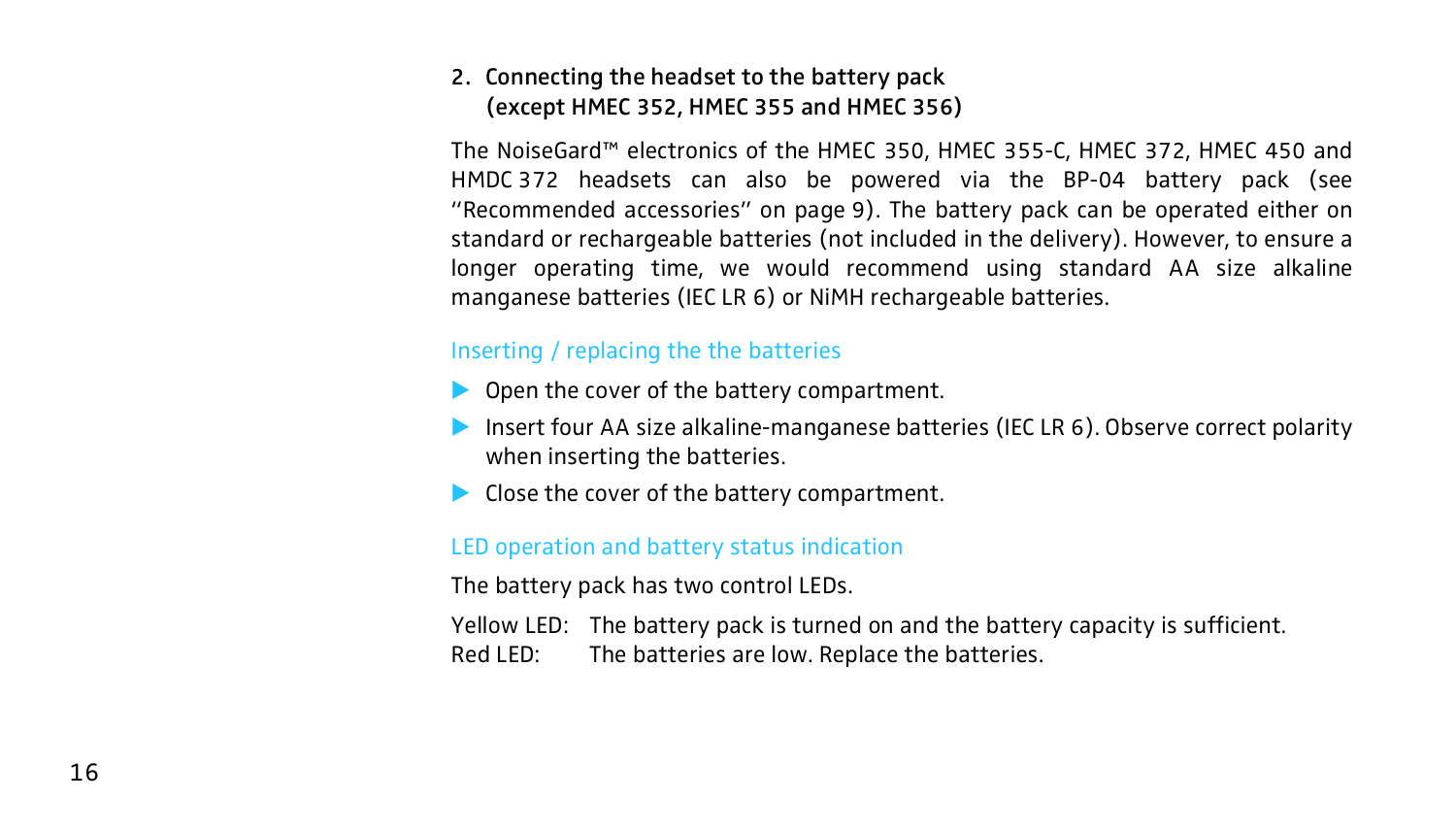#### Connecting the headset, turning on the battery pack

- $\triangleright$  Connect the XLR-3 plug of the headset connecting cable to the XLR-3 socket on the connecting cable of the battery pack.
- **EXECUTE:** HMEC 350 and HMEC 450 headsets: Connect the  $\frac{1}{4}$ " (6.35 mm) stereo jack plug for the headphones and the PJ-068 jack plug for the microphone to the corresponding jack sockets of your intercom.

HMEC 355-C headset: Connect the XLR-5 plug for the headphones and the microphone to the aircraft's XLR-5 socket.

HMEC 372 and HMDC 372 headsets: Connect the U-174/U jack plug for the headphones and the microphone to the U-174/U socket of your intercom.

 $\blacktriangleright$  Turn on the battery pack by setting the ON/OFF switch to ON. The yello LED power indicator lights up.

#### Note:

When using the battery pack, the ON/OFF switch integrated into the headset connecting cable is out of operation.

#### Attaching the battery pack to clothing

The battery pack can be attached to clothing by means of the supplied attachment clip, Velcro tape is also supplied.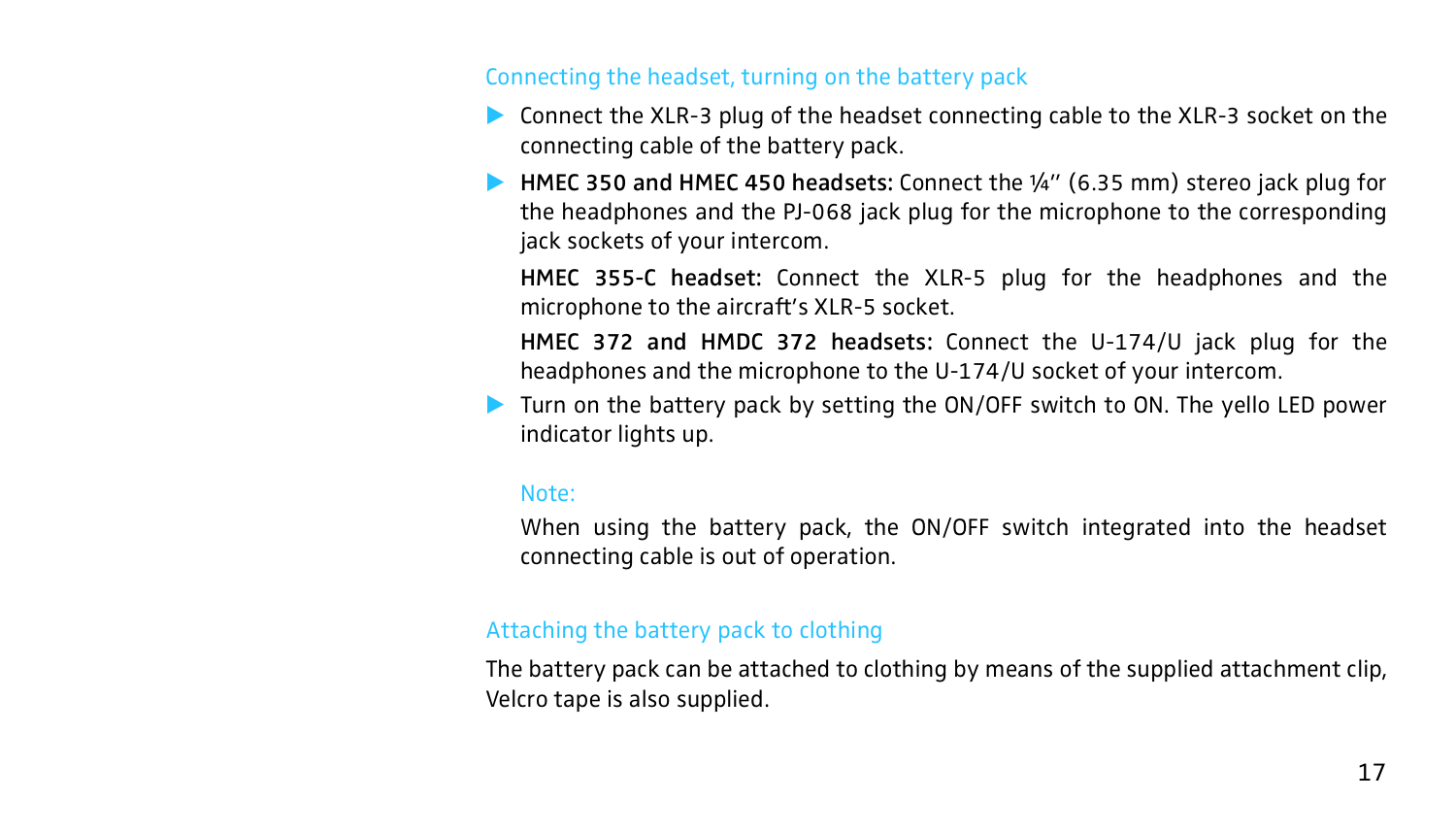

## 3. Connecting the headset via a cigarette lighter adapter cable (except HMEC 352, HMEC 355 and HMEC 356)

Sennheiser offers special adapter cables with XLR-3 socket for connecting the NoiseGard™ electronics of the HMEC 350, HMEC 355-C, HMEC 372, HMEC 450 and HMDC 372 headsets to the on-board power supply via the cigarette lighter socket:

- ACX-1 adapter cable for powering one headset via the cigarette lighter socket
- ACX-2 adapter cable for powering two headsets via the cigarette lighter socket

The adapter cables are also available with a right-angled jack plug featuring a 7.5 A fuse and a green LED operation indicator:

- ACX-11 adapter cable for powering one headset via the cigarette lighter socket
- ACX-22 adapter cable for powering two headsets via the cigarette lighter socket

#### Connecting the headset

- ! Connect the XLR-3 plug of the headset connecting cable to the XLR-3 socket of the adapter cable.
- $\triangleright$  Connect the plug or right-angled jack plug of the adapter cable to the cigarette lighter socket.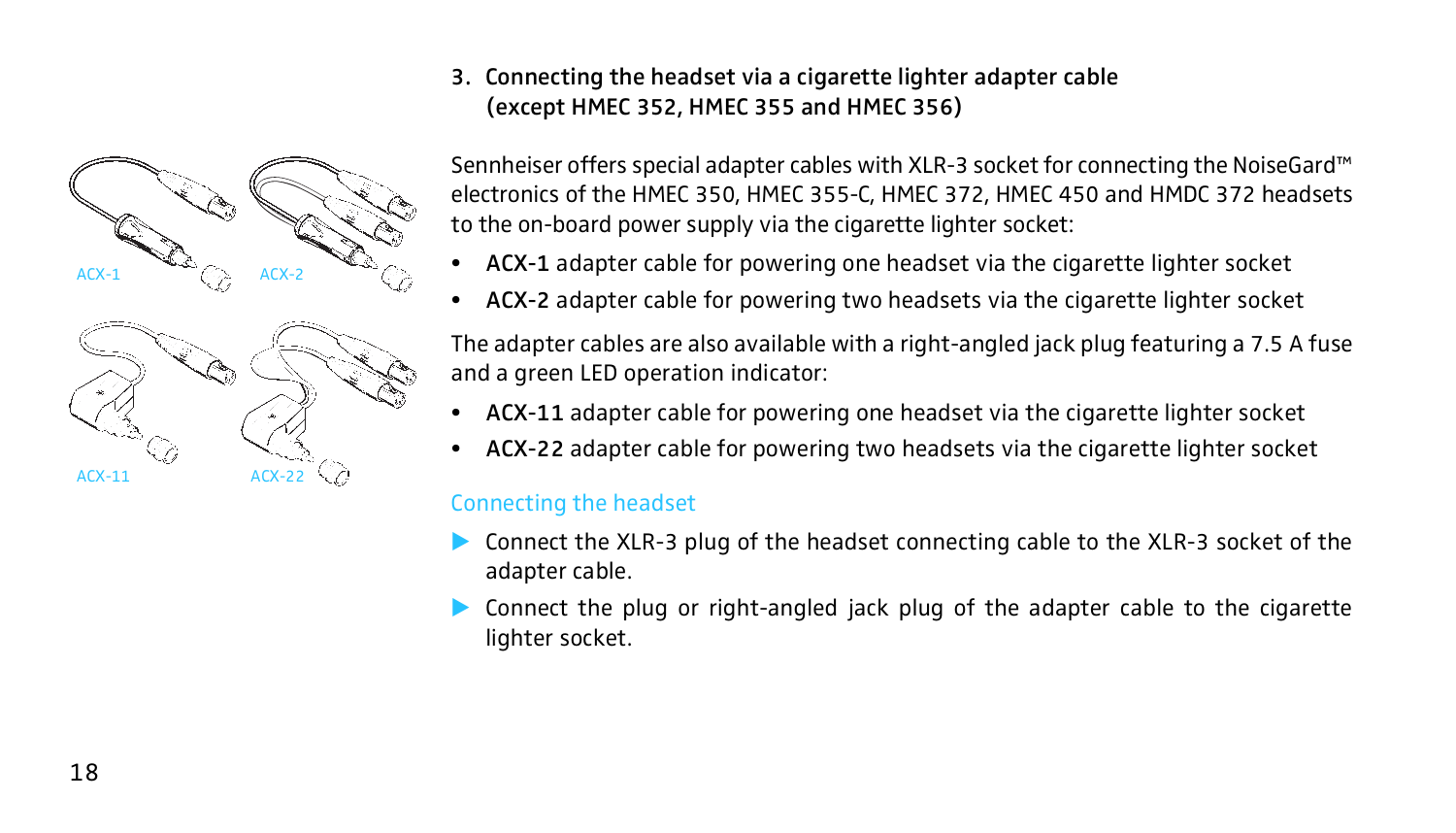# Preparing the headsets for use

## Adjusting the headband

For good noise attenuation and best possible comfort, the headband has to be adjusted to properly fit your head:

- Wear the headset so that the headband runs over the top of your head.
- ! Adjust the length of the headband so that
	- your ears are completely inside the ear cushions,
	- you feel even, gentle pressure around your ears,
	- a snug fit is ensured.

#### Note:

Make sure not to squeeze any connecting cable when adjusting the headband. Squeezing can damage the connecting cables.



- ! Turn on the NoiseGard™ active noise compensation by setting the ON/OFF switch to "ON" (see "Turning NoiseGard™ on/off" on page 22).
- Final adjustment is best made in a noisy environment.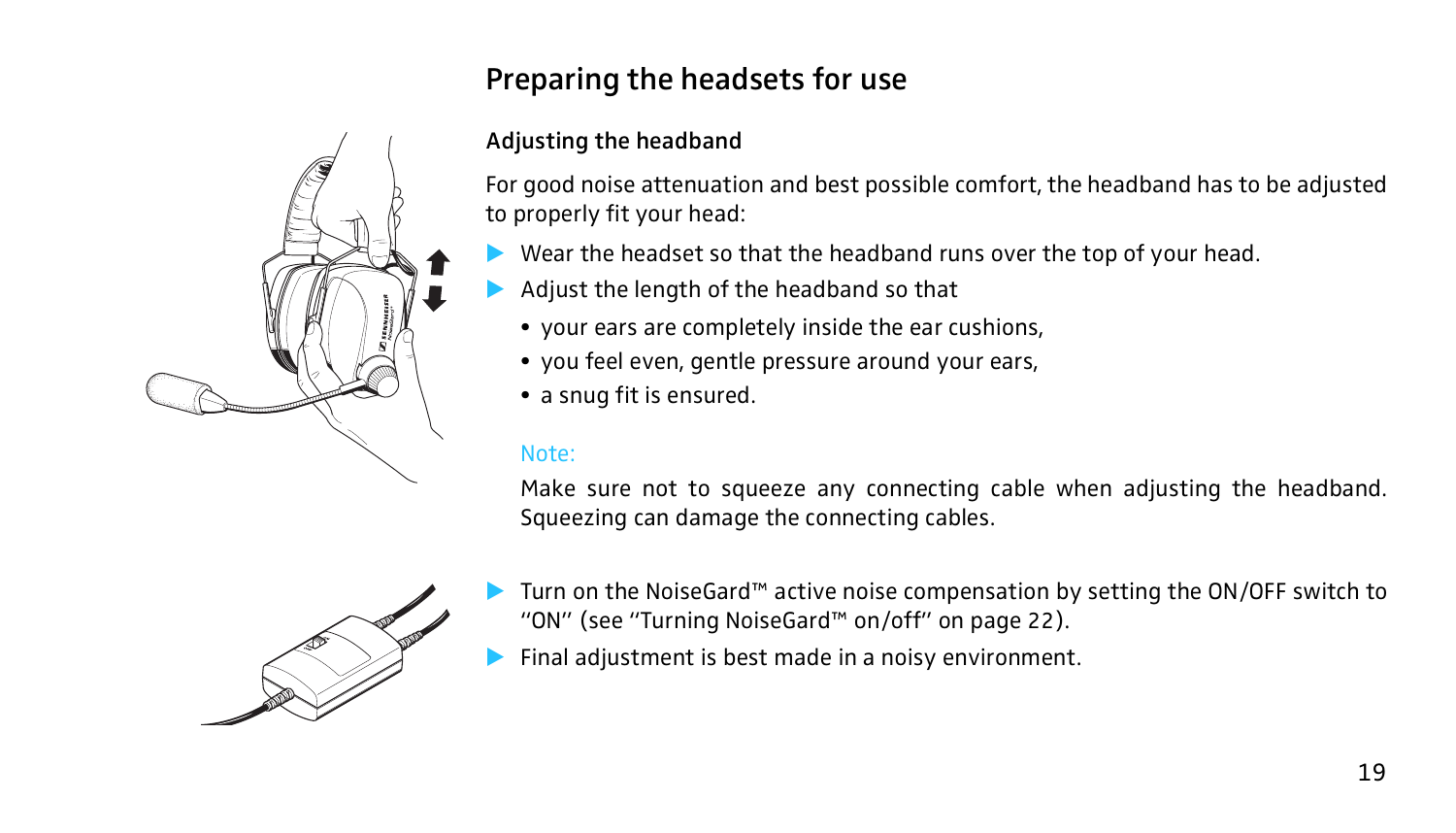

## Positioning the microphone

## Relocating the microphone boom

The microphone boom can be worn on either side of the mouth.

- Loosen the quick-fixing device.
- Rotate the microphone boom by 180°.
- $\blacktriangleright$  Tighten the quick-fixing device.



## Positioning the microphone towards the corner of the mouth

The HMEC 350, HMEC 352, HMEC 355, HMEC 355-C, HMEC 356, HMEC 372 and HMEC 450 headsets feature a flexible microphone boom. Bend the microphone boom so that the microphone is placed at the corner of the mouth. Maintain a distance of approx. 2 cm between microphone and mouth.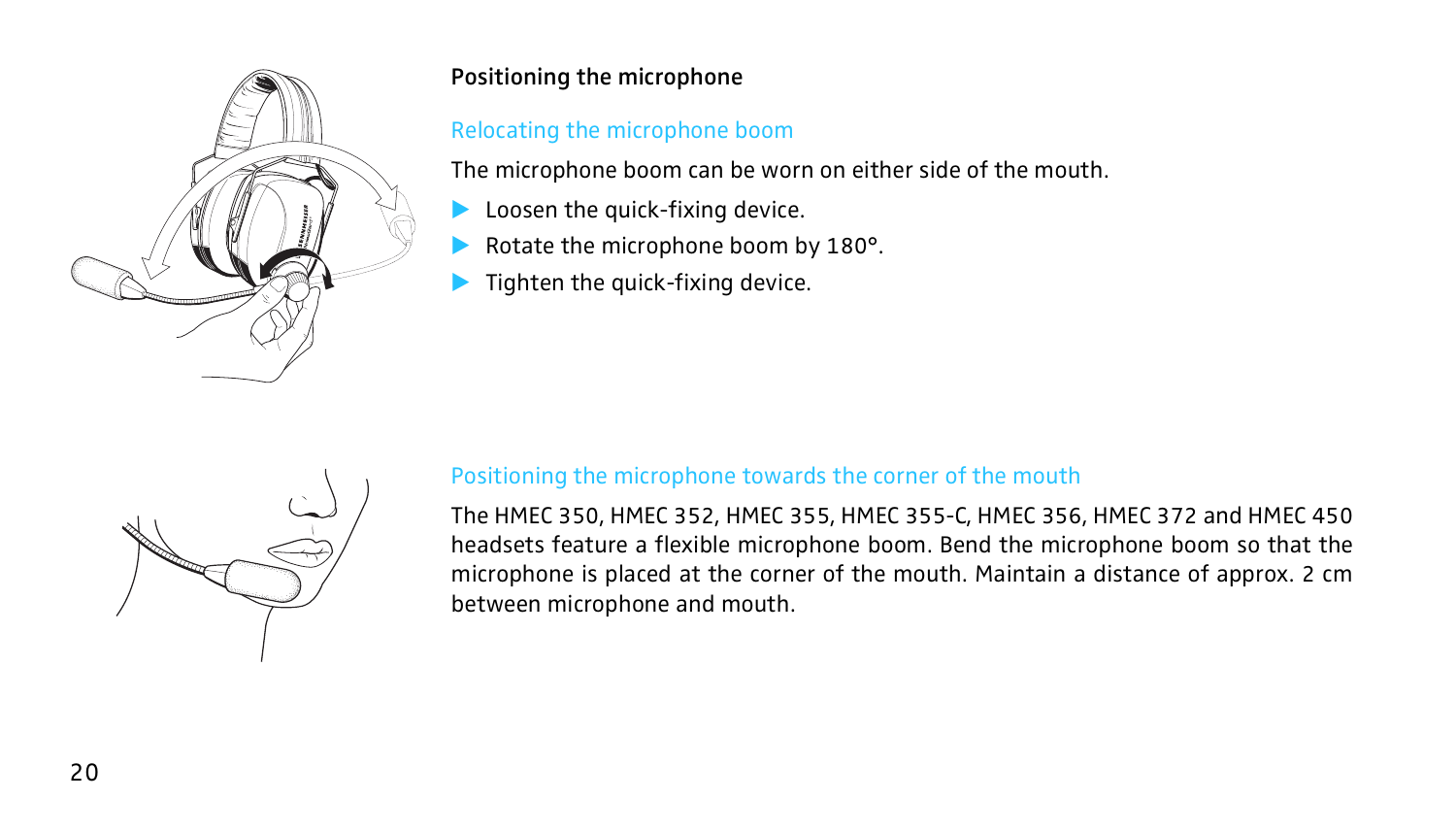



For positioning the microphone of the HMDC 372 headset, proceed as follows:

- $\triangleright$  Adjust the length of the microphone boom so that the microphone is placed at the corner of the mouth. To do so, loosen the quick-fixing device and adjust the microphone boom in length.
- $\triangleright$  Pull the middle part of the microphone boom towards the mouth so that the distance between microphone and mouth is approx. 2 cm.
- Tilt the microphone for final positioning.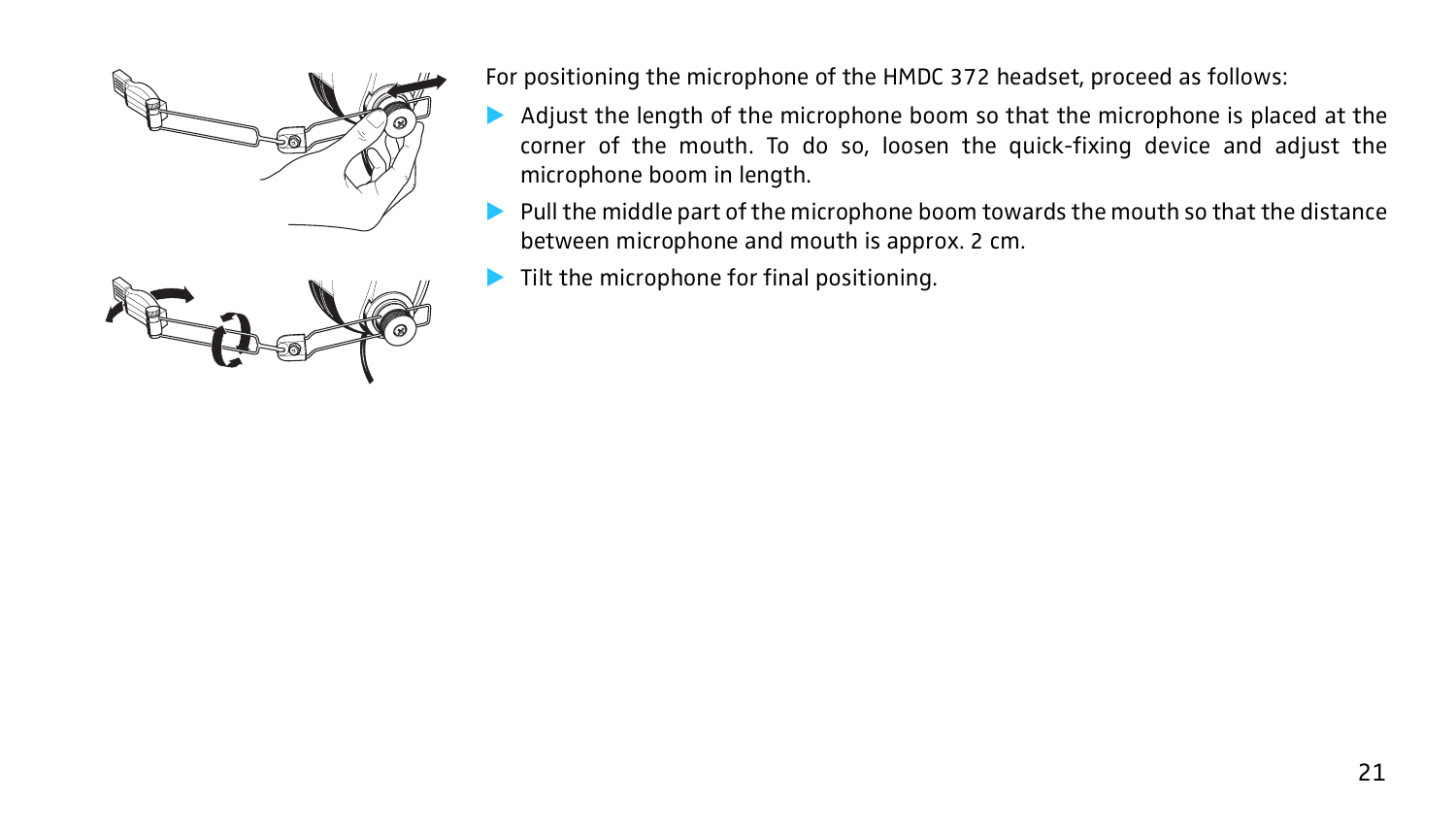# Using the headsets



## Turning NoiseGard™ on/off

With the NoiseGard™ active noise compensation turned off, the headset can be used as a conventional headset.

Turn on the NoiseGard™ active noise compensation by setting the ON/OFF switch to "ON". When using the BP-04 battery pack, set the NoiseGard™ ON/OFF switch to "ON" and use the ON/OFF switch on the battery pack.

# Mono/Stereo selection (except HMEC 355, HMEC 355-C, HMEC 372 and HMDC 372)

In general, you'll receive a mono sound source so that the Mono/Stereo switch can remain set to "Mono". When using a stereo intercom system, set the Mono/Stereo switch to "Stereo".



#### Adjusting the volume

#### Exposure to loud sounds can cause hearing damage!

Set the volume control to a medium value. Make sure that you can hear critical sounds such as warning alarms.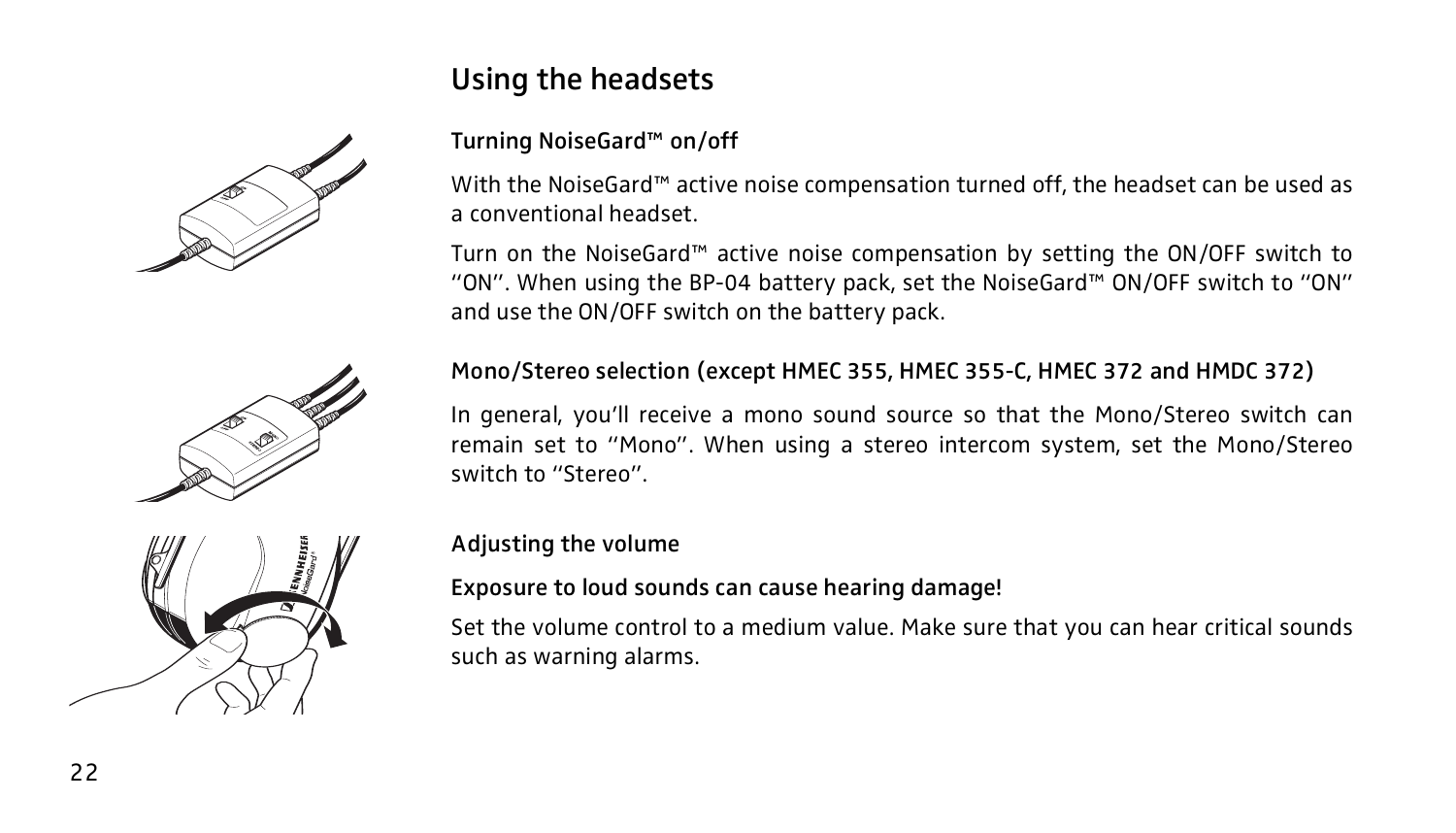

## Attaching the cable clip

The headphone cable can be fixed by means of the cable clip. Guide the headphone cable through the metal cable clip as shown in the illustration on the left. Attach the cable clip to your clothing and then loop the cable through the clip so that the headphone cable doesn't disturb you.

## Folding up the headphones

For easy and space-saving transportation, the earcups can be folded up and tucked between the headband.

Unfold the headphones by grasping both earcups and pulling them down and away from the headband.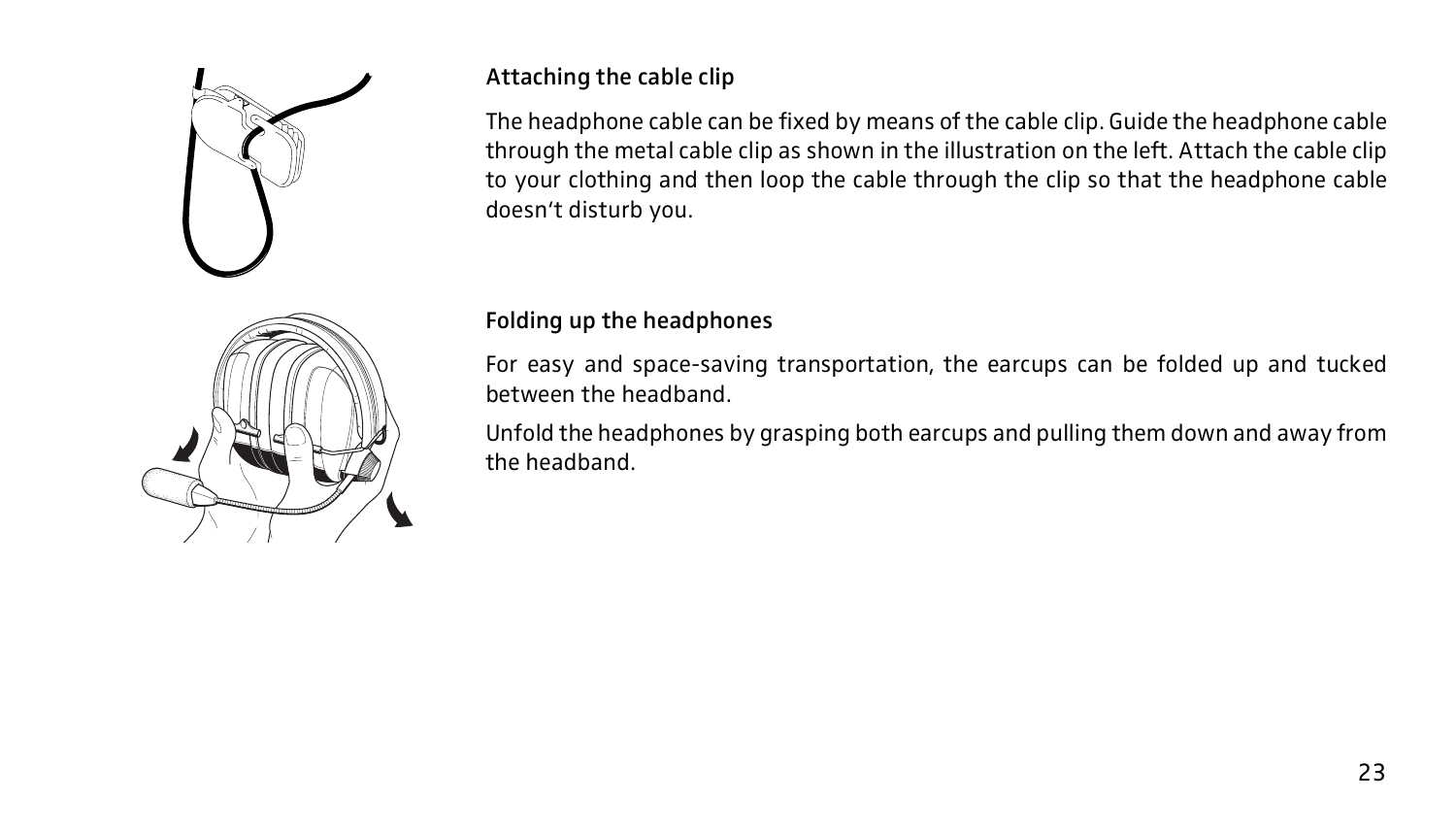# Spare parts

The following spare parts are available from your Sennheiser agent:

| • Wind screen for MKE 45-1                      | Cat. No. 075823 |
|-------------------------------------------------|-----------------|
| • Ear cushions for all variants except HMEC 450 | Cat. No. 077966 |
| • Ear cushions for HMEC 450                     | Cat. No. 085764 |
| • Soft ear cushions for HMEC 450                | Cat. No. 089382 |
| • Headband padding                              | Cat. No. 086628 |
| • MZQ 2002-1 cable clip                         | Cat. No. 044740 |
| • Carry and storage bag with shoulder strap     | Cat. No. 078366 |

### Replacing the wind screen

If the wind screen shows signs of wear such as tears or holes, replace the wind screen. Pull the wind screen from the microphone. Gently slide-on the new wind screen and ensure that it fits securely over the microphone.

### Replacing the ear cushions

Replace the ear cushions if they are damaged. Grasp behind the ear cushions and pull them up and away from the earcups. Fix the new self-adhesive ear cushions to the earcups. For best results replace the ear cushions after 100 hours of use or two years.

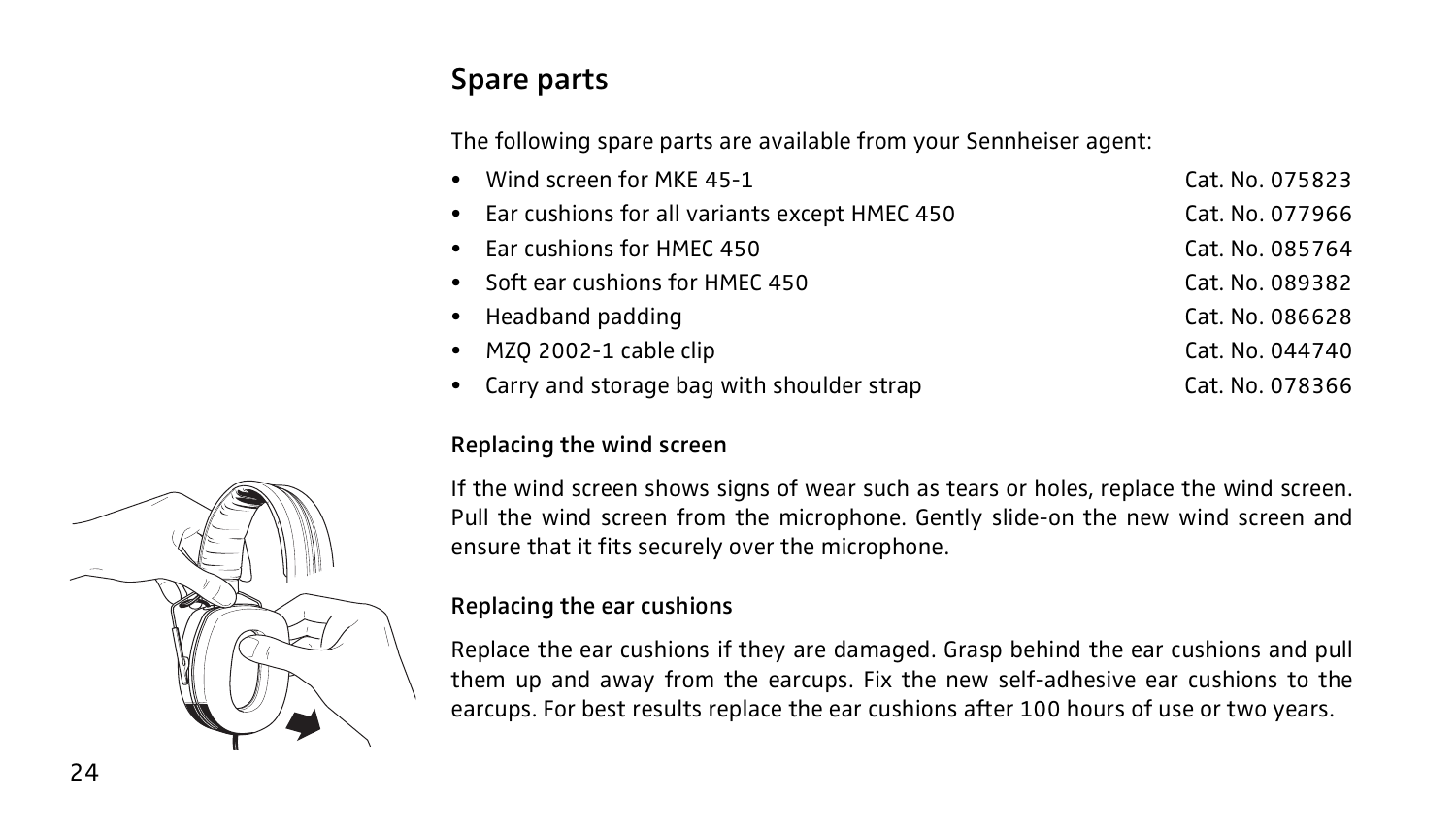

## Replacing the headband padding

Replace the headband padding if it is damaged.

- ! Pull the Ziploc type fastening strips of the headband padding apart and remove the worn headband padding.
- ! Put the new headband padding around the headband.
- Pull the two edges of the headband padding together so that the fastening strips slightly overlap.
- Join the fastening strips.

## Replacing the headband padding of the HMEC 450 headset

Replace the headband padding if it is damaged.

- ! Open the snaps on the headband padding and remove the worn headband padding.
- ! Put the new headband padding around the headband.
- ! Pull the two edges of the headband padding together and close the snaps.

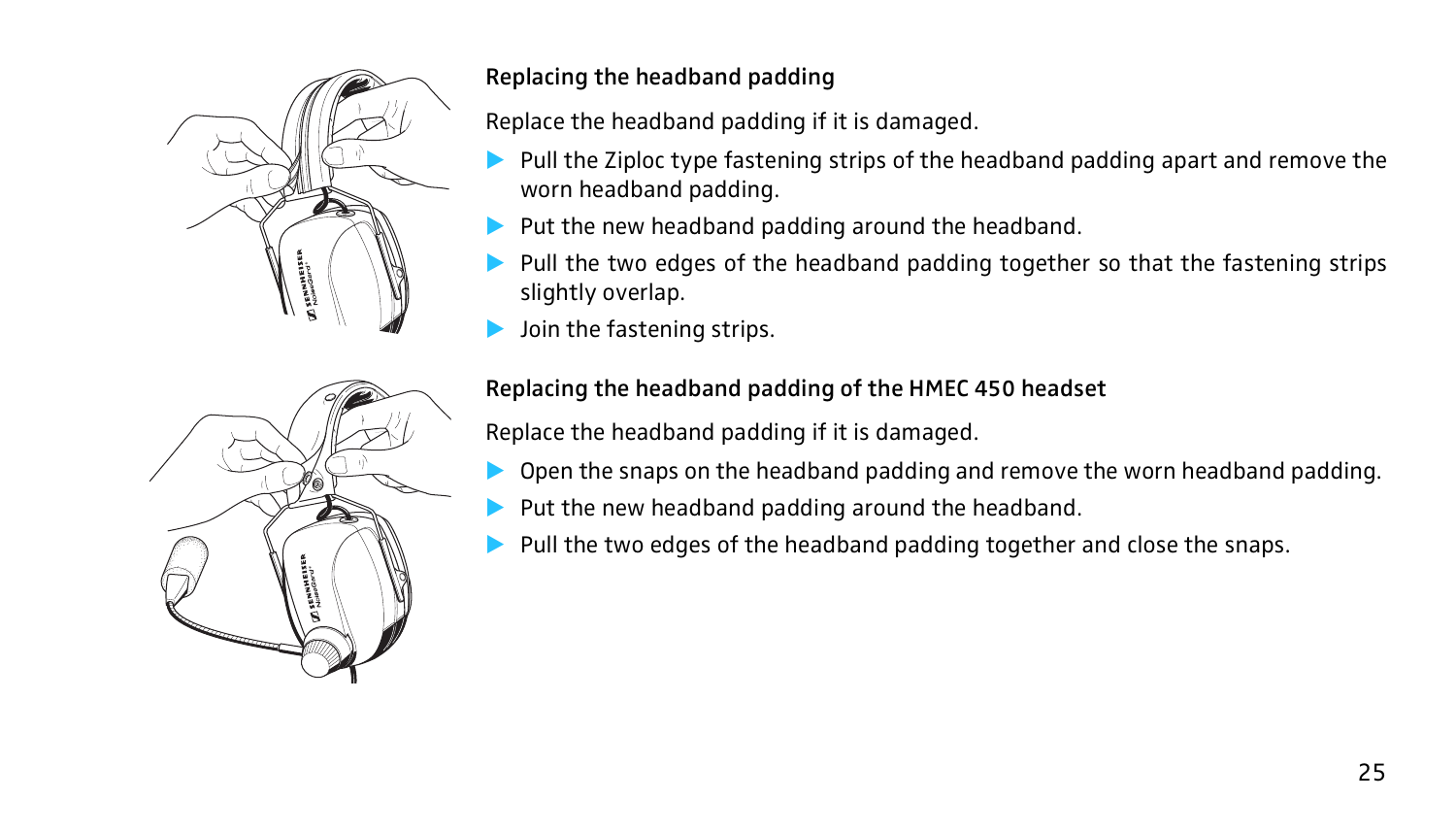# Valuable information on NoiseGard™

#### The NoiseGard™ principle

One of the greatest stress factors today is noise. Research has shown that noise affects the nervous system, and can cause tiredness, poor concentration, irritability and tension. Of even greater concern is the permanent damage to hearing that can result from noise at high levels.

This problem concerns pilots in particular. Cockpit noise amounts to about 80 dB(A) in jets and to 90 up to 97 dB(A) in turboprops. During takeoff and landing, the noise level is even higher. To be able to understand radio traffic in spite of the noisy environment, the ATC signal level must be set to at least 95 dB(A). Permanent hearing loss caused by the continuous noise in aircrafts is the reason why many pilots became prematurely disabled or lost their pilot´s license.

Circumaural communication headsets provide noise attenuating properties and are commonly used to address this problem. However, the noise attenuation of these headsets is uneven. High frequencies are reduced considerably, but low frequency wind and engine noise, the most prominent noise in many of today's aircrafts, is attenuated very little. In response to these problems, Sennheiser has developed an active noise compensation system  $-$  NoiseGard™ – which, combined with a high-quality passive hearing protector, provides consistent noise attenuation over the entire audio range. The overall noise level is reduced so that the radio volume can be turned down but enough noise still remains for the pilot to safely monitor the aircraft engines.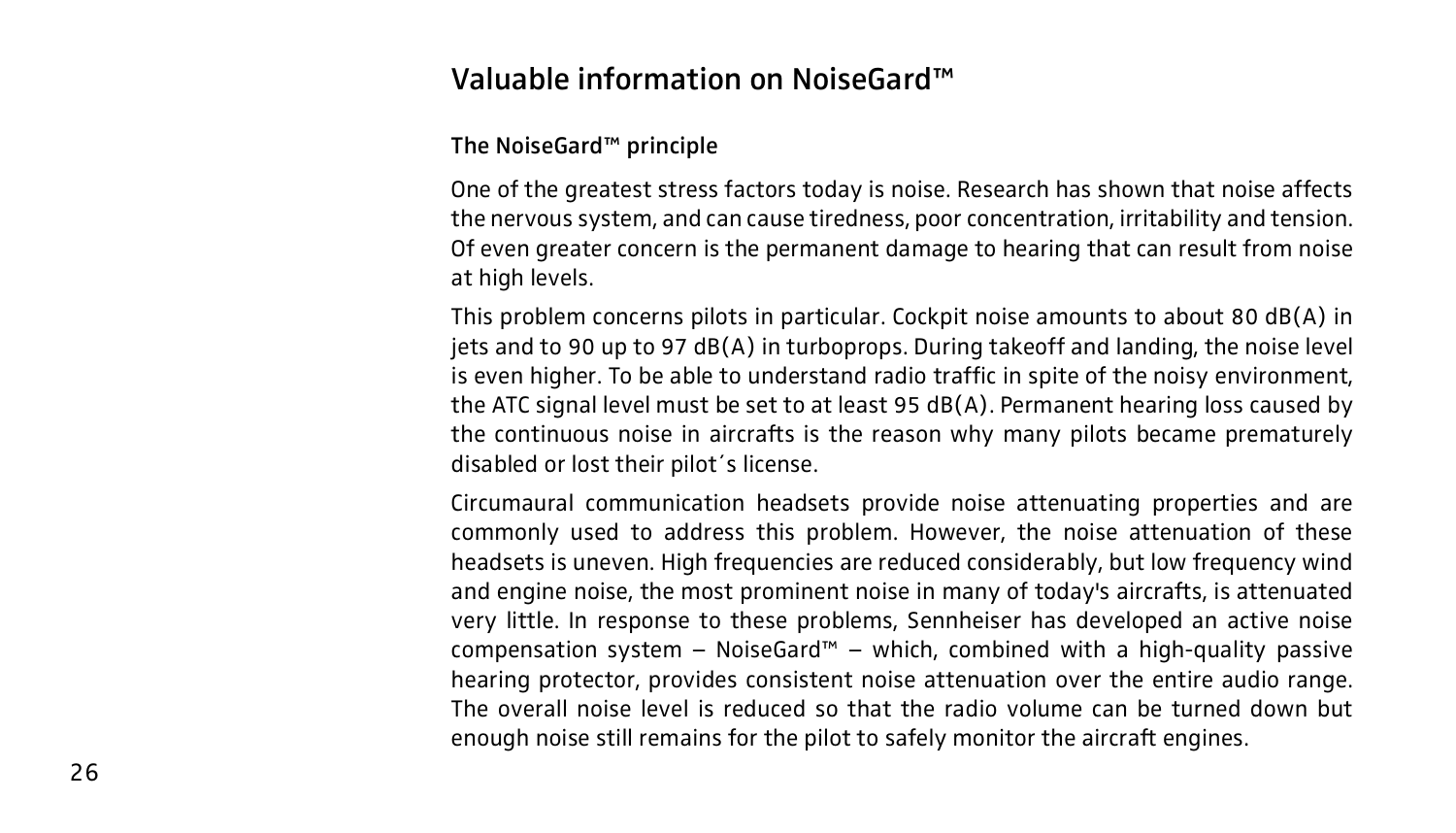



NoiseGard™ active noise compensation is achieved by generating a signal identical in sound pressure level but exactly reversed in phase to the noise signal, the effect being that the out-of-phase signal cancels most of the noise signal.

Active noise compensation is accomplished in the following manner: Each earcup includes a microphone, a feedback control circuit, and a transducer to reproduce both the communication and the noise cancelling signal. The feedback control microphones sense the total sound pressure within each earcup resulting from both the desired radio signal from the receiver and the undesired noise that has come through the earcup. The microphone signal is amplified and the radio signal is subtracted from it. The remaining signal (noise) is then filtered and inverted and the radio signal is added back in. Eventually, the entire signal is amplified and fed back to the transducer in each earcup. Since the noise component of the signal is inverted, it cancels the noise signal coming through the earcup. The radio signal remains unaffected, as it was not processed through the cancellation circuits.

The diagram on the left shows noise compensation with NoiseGard™: Passive hearing protectors effectively attenuate noise from the middle and upper frequency range, the effect decreasing sharply in the lower range. However, active noise compensation with NoiseGard™ combined with passive hearing protectors results in a reduction of noise of approx. 25 dB in the 25–500 Hz frequency range. The total attenuation resulting from active and passive noise compensation is about 30 dB over the entire audio range.

A 10 dB reduction in noise is perceived subjectively as a halving in volume. A further reduction in noise of 10 dB again results in a decrease in unwanted noise by 50 %.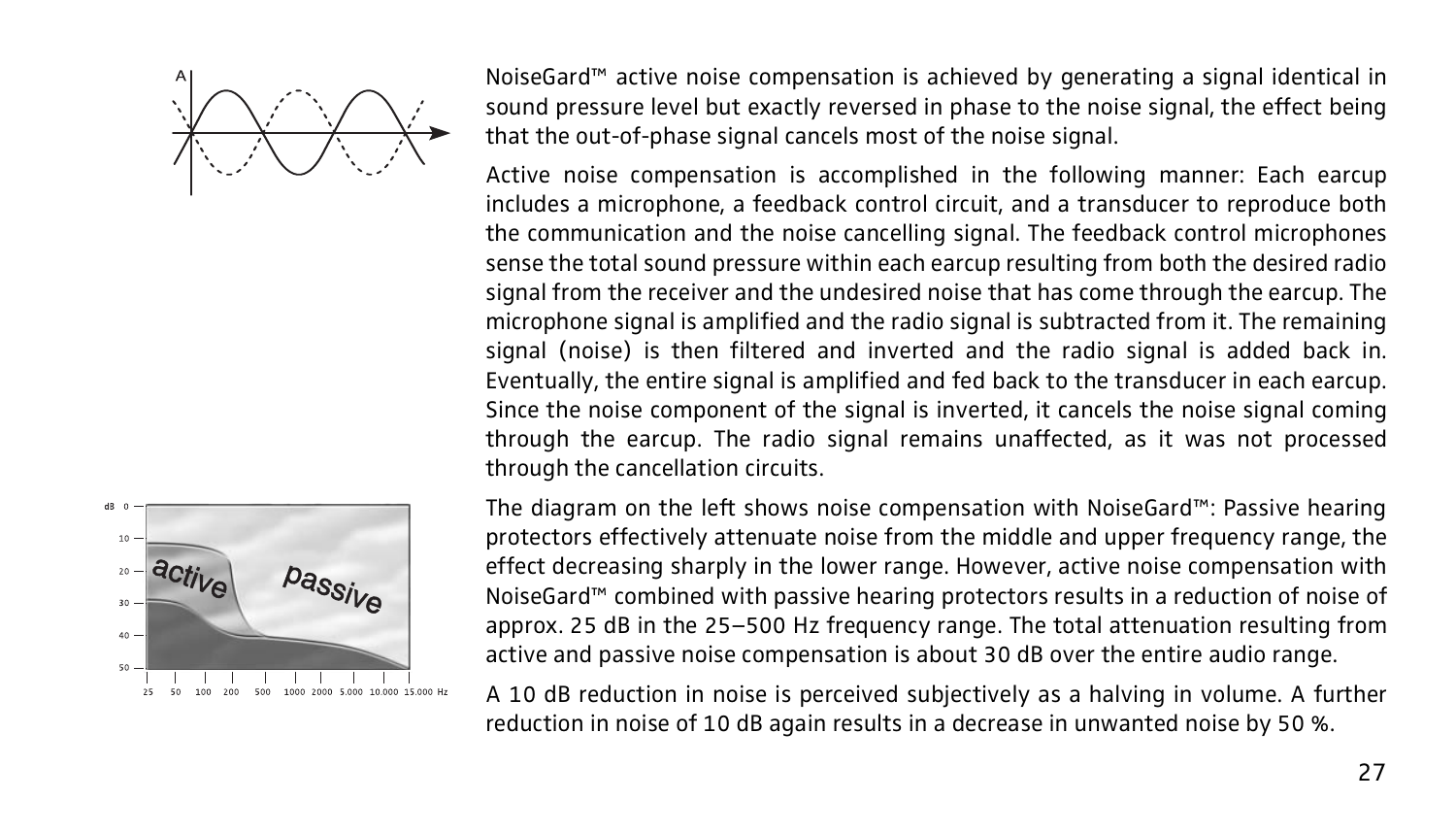# In case of difficulty

If problems occur that are not listed in the below table, please contact your Sennheiser agent.

| <b>Problem</b>                                          | Possible cause and what to do                                                                                                                                                                      |  |  |
|---------------------------------------------------------|----------------------------------------------------------------------------------------------------------------------------------------------------------------------------------------------------|--|--|
| Clear communication but no<br>active noise compensation | The NoiseGard™ electronics are turned off.<br>$\triangleright$ Check to see if the ON/OFF switch is set to "ON".                                                                                   |  |  |
|                                                         | The XLR-3 plug has been pulled out of the power source.<br>> Check to see if the XLR-3 plug is correctly connected to the power source.                                                            |  |  |
|                                                         | If aircraft powered: The aircraft fuse is defective.<br>Check the aircraft fuse.                                                                                                                   |  |  |
|                                                         | If battery powered (except HMEC 352, HMEC 355 and HMEC 356): The batteries are low.<br>Check to see if the yellow LED on the battery pack is lit. If the red LED is lit, replace<br>the batteries. |  |  |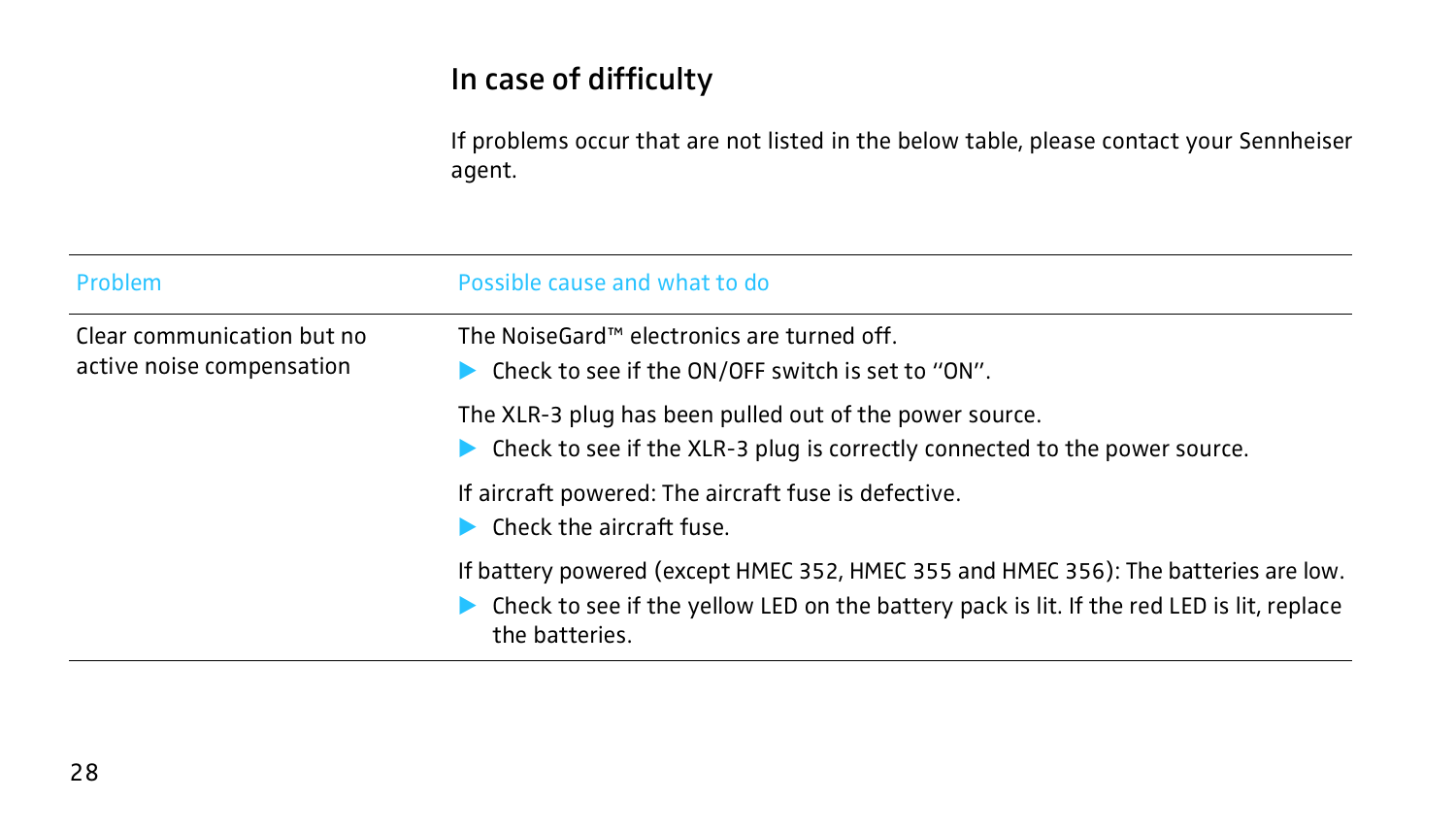| Problem                                                        | Possible cause and what to do                                                                                                                                    |  |  |
|----------------------------------------------------------------|------------------------------------------------------------------------------------------------------------------------------------------------------------------|--|--|
| Active noise compensation but<br>very low volume communication | The volume control is set too low.<br>Check the volume setting of the headset.                                                                                   |  |  |
|                                                                | The headphone connection has been pulled out (except HMEC 355, HMEC 355-C and<br>HMEC 356).<br>Check to see if the headphone jack plug is correctly connected.   |  |  |
| Active noise compensation but<br>reduced intelligibility       | The microphone connection has been pulled out (except HMEC 355, HMEC 355-C and<br>HMEC 356).<br>Check to see if the microphone jack plug is correctly connected. |  |  |
| Communications in one ear only<br>(only HMEC 350, HMEC 352,    | You are using a stereo intercom system but the headset is set to mono operation.<br>Set the Mono/Stereo switch to "Stereo".                                      |  |  |
| HMEC 356 and HMEC 356)                                         | You are receiving a mono source but the headset is set to stereo operation.<br>Set the Mono/Stereo switch to "Mono".                                             |  |  |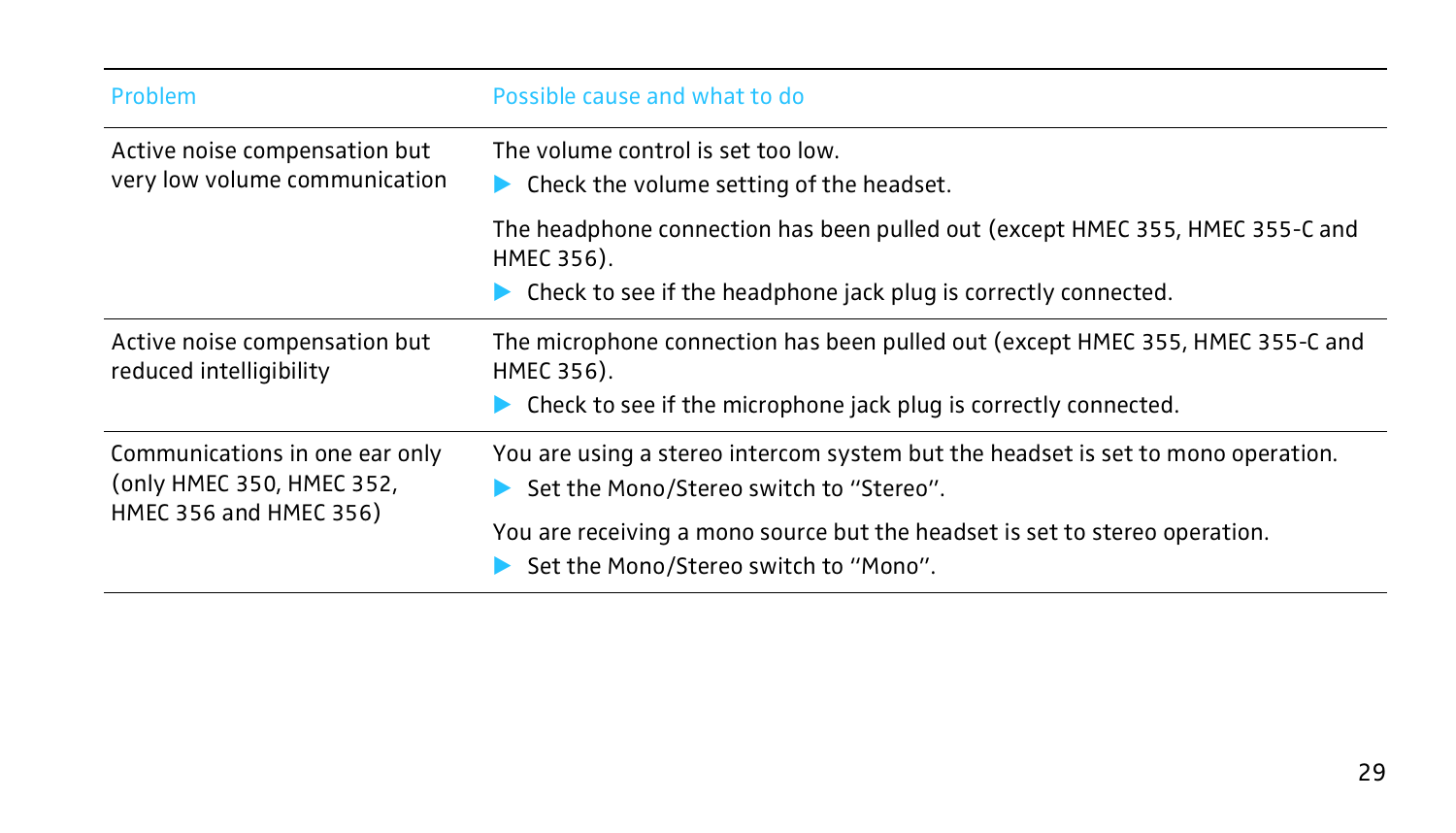# Technical data

|                                  | <b>HMEC 350</b>                                                  | <b>HMEC 352</b>                                               | <b>HMEC 356</b> | <b>HMEC 450</b> |  |  |
|----------------------------------|------------------------------------------------------------------|---------------------------------------------------------------|-----------------|-----------------|--|--|
| <b>Headphones</b>                |                                                                  |                                                               |                 |                 |  |  |
| Transducer principle             | dynamic                                                          |                                                               |                 |                 |  |  |
| Ear coupling                     | circumaural, closed                                              |                                                               |                 |                 |  |  |
| Frequency response               | 45-15,000 Hz                                                     |                                                               |                 |                 |  |  |
| Nominal impedance active/passive | 300/150 $\Omega$ , mono<br>600/300 $\Omega$ , stereo             |                                                               |                 |                 |  |  |
| Attenuation (active and passive) | $> 25 - 40$ dB                                                   |                                                               |                 |                 |  |  |
| Max. sound pressure level        | 120 dB $(\pm 5 \%)$                                              |                                                               |                 |                 |  |  |
| Contact pressure                 | approx. 10 N                                                     |                                                               |                 |                 |  |  |
| Microphone incl. preamplifier    |                                                                  |                                                               |                 |                 |  |  |
| Transducer principle             | pre-polarized condenser mic capsule, noise-compensated, MKE 45-1 |                                                               |                 |                 |  |  |
| Frequency response               | 300-5,000 Hz                                                     |                                                               |                 |                 |  |  |
| Sensitivity                      |                                                                  |                                                               |                 |                 |  |  |
| Max. sound pressure level        | 120 dB                                                           |                                                               |                 |                 |  |  |
| Min. terminating impedance       | $150\,\Omega$                                                    |                                                               |                 |                 |  |  |
| Output voltage                   | 400 mV $\pm$ 3 dB at 114 dB (as per RTCA/DO 214)                 |                                                               |                 |                 |  |  |
| Supply voltage                   |                                                                  | typ. 16 V DC (8-16 V DC, approx. 8-25 mA, as per RTCA/DO 214) |                 |                 |  |  |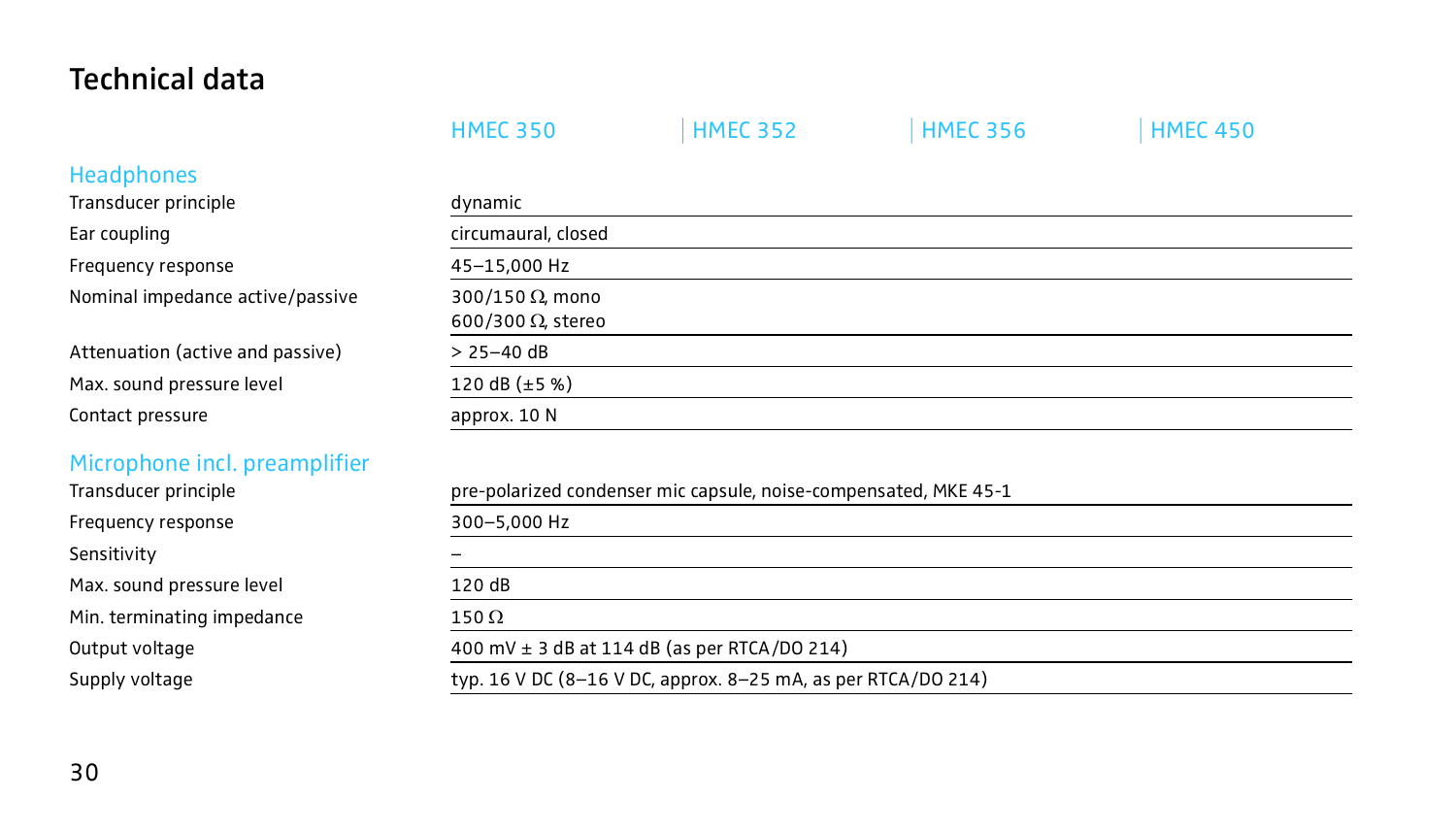|                                                                                                                                                                                                              | <b>HMEC 350</b>                                                                                            | <b>HMEC 352</b>                                                                                     | <b>HMEC 356</b>                                                  | <b>HMEC 450</b>                                                                                            |
|--------------------------------------------------------------------------------------------------------------------------------------------------------------------------------------------------------------|------------------------------------------------------------------------------------------------------------|-----------------------------------------------------------------------------------------------------|------------------------------------------------------------------|------------------------------------------------------------------------------------------------------------|
| General data                                                                                                                                                                                                 |                                                                                                            |                                                                                                     |                                                                  |                                                                                                            |
| Connecting cable                                                                                                                                                                                             | 1.5 m, unilateral                                                                                          |                                                                                                     |                                                                  |                                                                                                            |
| Weight without cable                                                                                                                                                                                         | 370 g                                                                                                      |                                                                                                     |                                                                  |                                                                                                            |
| Power supply for NoiseGard™                                                                                                                                                                                  | 12-35 V DC                                                                                                 |                                                                                                     |                                                                  |                                                                                                            |
| Current consumption                                                                                                                                                                                          | 27 mA (zero signal current), max. 80 mA                                                                    |                                                                                                     |                                                                  |                                                                                                            |
| 500 mA thermo fuse<br>Fuse                                                                                                                                                                                   |                                                                                                            |                                                                                                     |                                                                  |                                                                                                            |
| Connectors                                                                                                                                                                                                   | 6.35 mm stereo jack plug<br>for headphones,<br>PJ-068 jack plug for<br>microphone,<br>XLR-3 for NoiseGard™ | 6.35 mm stereo jack plug<br>for headphones,<br>PJ-068 jack plug for<br>microphone and<br>NoiseGard™ | 6-pin Redel plug for<br>headphones, microphone<br>and NoiseGard™ | 6.35 mm stereo jack plug<br>for headphones,<br>PJ-068 jack plug for<br>microphone,<br>XLR-3 for NoiseGard™ |
| Controls                                                                                                                                                                                                     | Mono/Stereo switch<br>On/off switch for NoiseGard™<br>Volume control for headphones                        |                                                                                                     |                                                                  |                                                                                                            |
| Temperature range                                                                                                                                                                                            | Operation<br>Storage                                                                                       | $-15$ °C  +55 °C<br>$-55$ °C  +55 °C                                                                |                                                                  |                                                                                                            |
| Operating time of battery pack<br>with batteries (four 1.5 V AA size alkaline-manganese batteries): approx. 15 hours<br>with NiMH rechargeable batteries: approx. 15 hours<br>(except HMEC 352 and HMEC 356) |                                                                                                            |                                                                                                     |                                                                  |                                                                                                            |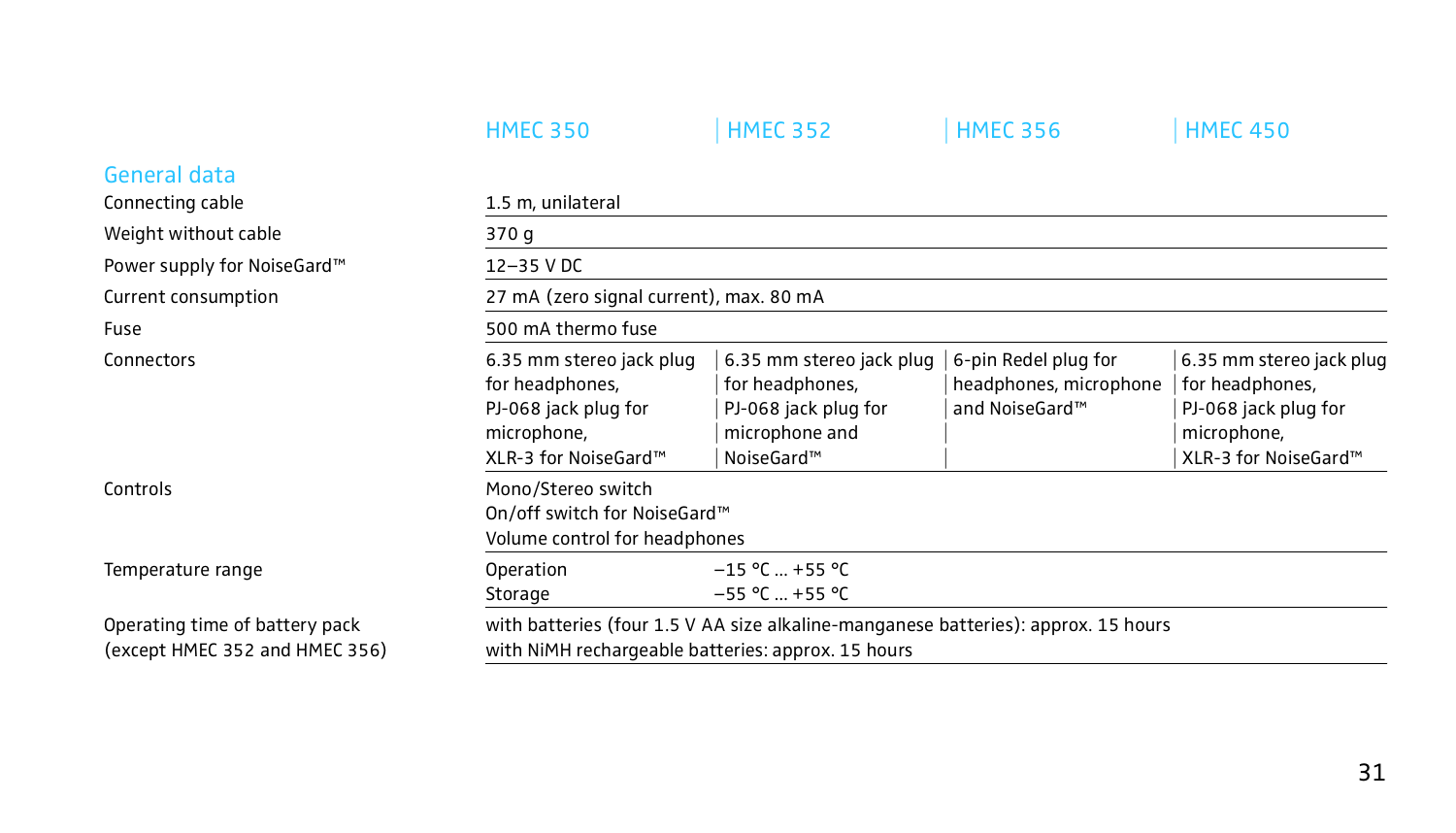# Technical data

|                                  | <b>HMEC 355</b>                                                              | <b>HMEC 355-C</b> | <b>HMEC 372</b> | <b>HMDC 372</b>                                          |  |  |
|----------------------------------|------------------------------------------------------------------------------|-------------------|-----------------|----------------------------------------------------------|--|--|
| <b>Headphones</b>                |                                                                              |                   |                 |                                                          |  |  |
| Transducer principle             | dynamic                                                                      |                   |                 |                                                          |  |  |
| Ear coupling                     | circumaural, closed                                                          |                   |                 |                                                          |  |  |
| Frequency response               | 45-15,000 Hz                                                                 |                   |                 |                                                          |  |  |
| Nominal impedance active/passive | 300/150 $\Omega$ , mono                                                      |                   |                 | 50/35 $\Omega$ , mono                                    |  |  |
| Attenuation (active and passive) | $> 25 - 40$ dB                                                               |                   |                 |                                                          |  |  |
| Max. sound pressure level        | 120 dB $(\pm 5 \%)$                                                          |                   |                 |                                                          |  |  |
| Contact pressure                 | approx. 10 N                                                                 |                   |                 |                                                          |  |  |
| Microphone incl. preamplifier    |                                                                              |                   |                 |                                                          |  |  |
| Transducer principle             | pre-polarized condenser mic capsule, noise-compensated, MKE 45-1             |                   |                 | dynamic mic capsule,<br>noise-compensated,<br>$M-87/AlC$ |  |  |
| Frequency response               | 300-5,000 Hz                                                                 |                   |                 | 500-4,000 Hz                                             |  |  |
| Sensitivity                      |                                                                              |                   |                 |                                                          |  |  |
| Max. sound pressure level        | 120 dB                                                                       |                   |                 |                                                          |  |  |
| Min. terminating impedance       | $150\,\Omega$                                                                | -                 |                 |                                                          |  |  |
| Output voltage                   | 400 mV $\pm$ 3 dB at 114 dB (as per RTCA/DO 214)<br>$\overline{\phantom{0}}$ |                   |                 |                                                          |  |  |
| Supply voltage                   | typ. 16 V DC (8-16 V DC, approx. 8-25 mA, as per RTCA/DO 214)<br>-           |                   |                 |                                                          |  |  |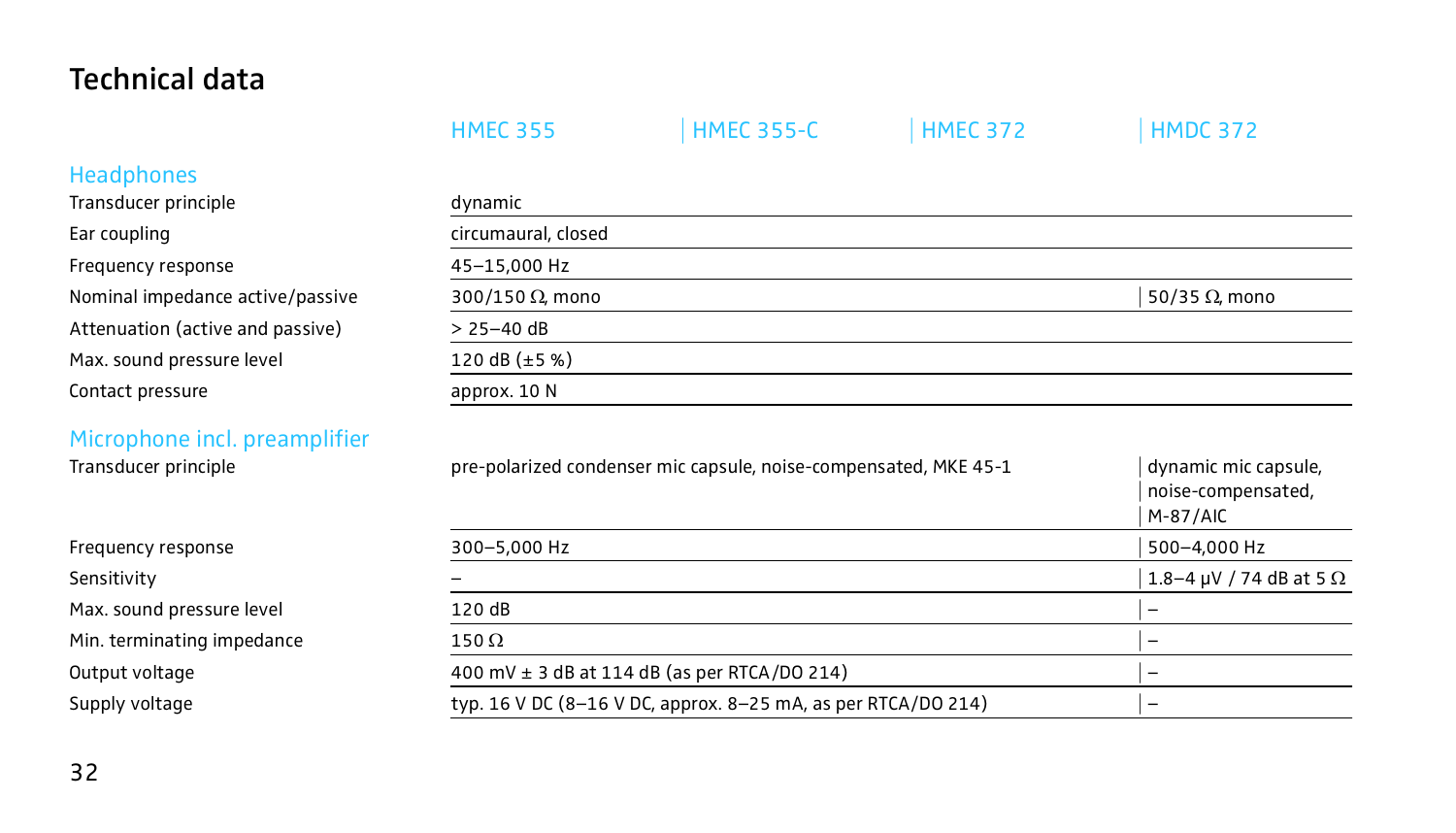|                                                                | <b>HMEC 355</b>                                                                                                                          | <b>HMEC 355-C</b>                                               | <b>HMEC 372</b>          | <b>HMDC 372</b>                                  |  |
|----------------------------------------------------------------|------------------------------------------------------------------------------------------------------------------------------------------|-----------------------------------------------------------------|--------------------------|--------------------------------------------------|--|
| General data                                                   |                                                                                                                                          |                                                                 |                          |                                                  |  |
| Connecting cable                                               | 1.5 m, unilateral                                                                                                                        |                                                                 | coiled cable, unilateral |                                                  |  |
| Weight without cable                                           | 370 g                                                                                                                                    |                                                                 |                          |                                                  |  |
| Power supply for NoiseGard™                                    | 12-35 V DC                                                                                                                               |                                                                 |                          |                                                  |  |
| 27 mA (zero signal current), max. 80 mA<br>Current consumption |                                                                                                                                          |                                                                 |                          |                                                  |  |
| Fuse                                                           | 500 mA thermo fuse                                                                                                                       |                                                                 |                          |                                                  |  |
| Connectors                                                     | XLR-5 for headphones,<br>microphone and<br>NoiseGard™                                                                                    | XLR-5 for headphones<br>and microphone,<br>XLR-3 for NoiseGard™ | XLR-3 for NoiseGard™     | U-174/U jack plug for headphones and microphone, |  |
| Controls                                                       | On/off switch for NoiseGard™<br>Volume control for headphones                                                                            |                                                                 |                          |                                                  |  |
| Temperature range                                              | Operation<br>Storage                                                                                                                     | $-15$ °C  +55 °C<br>$-55$ °C  +55 °C                            |                          |                                                  |  |
| Operating time of battery pack<br>(except HMEC 355)            | with batteries (four 1.5 V AA size alkaline-manganese batteries): approx. 15 hours<br>with NiMH rechargeable batteries: approx. 15 hours |                                                                 |                          |                                                  |  |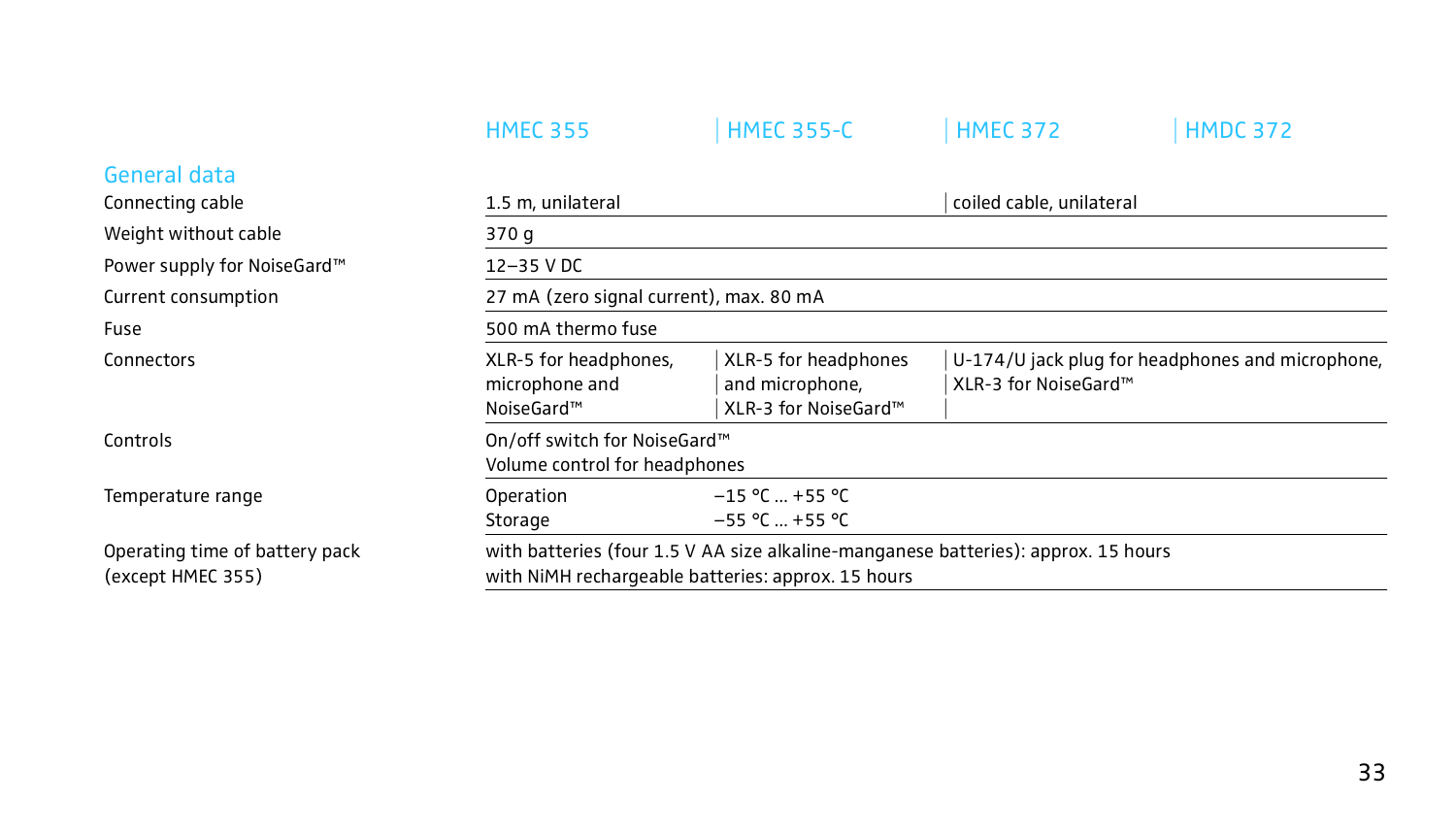# Certificate of Conformity  $\epsilon$

Sennheiser electronic GmbH & Co. KG declare that these devices conform to the basic requirements of EEC Directive 89/336/EEC and 73/23/EEC.

#### Guarantee Certificate

The guarantee period for this Sennheiser product is 5 years from the date of purchase. Excluded are accessory items, rechargeable or disposable batteries that are delivered with the product; due to their characteristics these products have a shorter service life that is principally dependent on the individual frequency of use.

The guarantee period starts from the date of original purchase. For this reason, we recommend that the sales receipt be retained as proof of purchase. Without this proof (which is checked by the responsible Sennheiser service partner) you will not be reimbursed for any repairs that are carried out.

Depending on our choice, guarantee service comprises, free of charge, the removal of material and manufacturing defects through repair or replacement of either individual parts or the entire device. Inappropriate usage (e.g. operating faults, mechanical damages, incorrect operating voltage), wear and tear, force majeure and defects which were known at the time of purchase are excluded from guarantee claims. The guarantee is void if the product is manipulated by non-authorised persons or repair stations.

In the case of a claim under the terms of this guarantee, send the device, including accessories and sales receipt, to the responsible service partner. To minimise the risk of transport damage, we recommend that the original packaging is used. Your legal rights against the seller, resulting from the contract of sale, are not affected by this guarantee.

The guarantee can be claimed in all countries outside the U.S. provided that no national law limits our terms of guarantee.